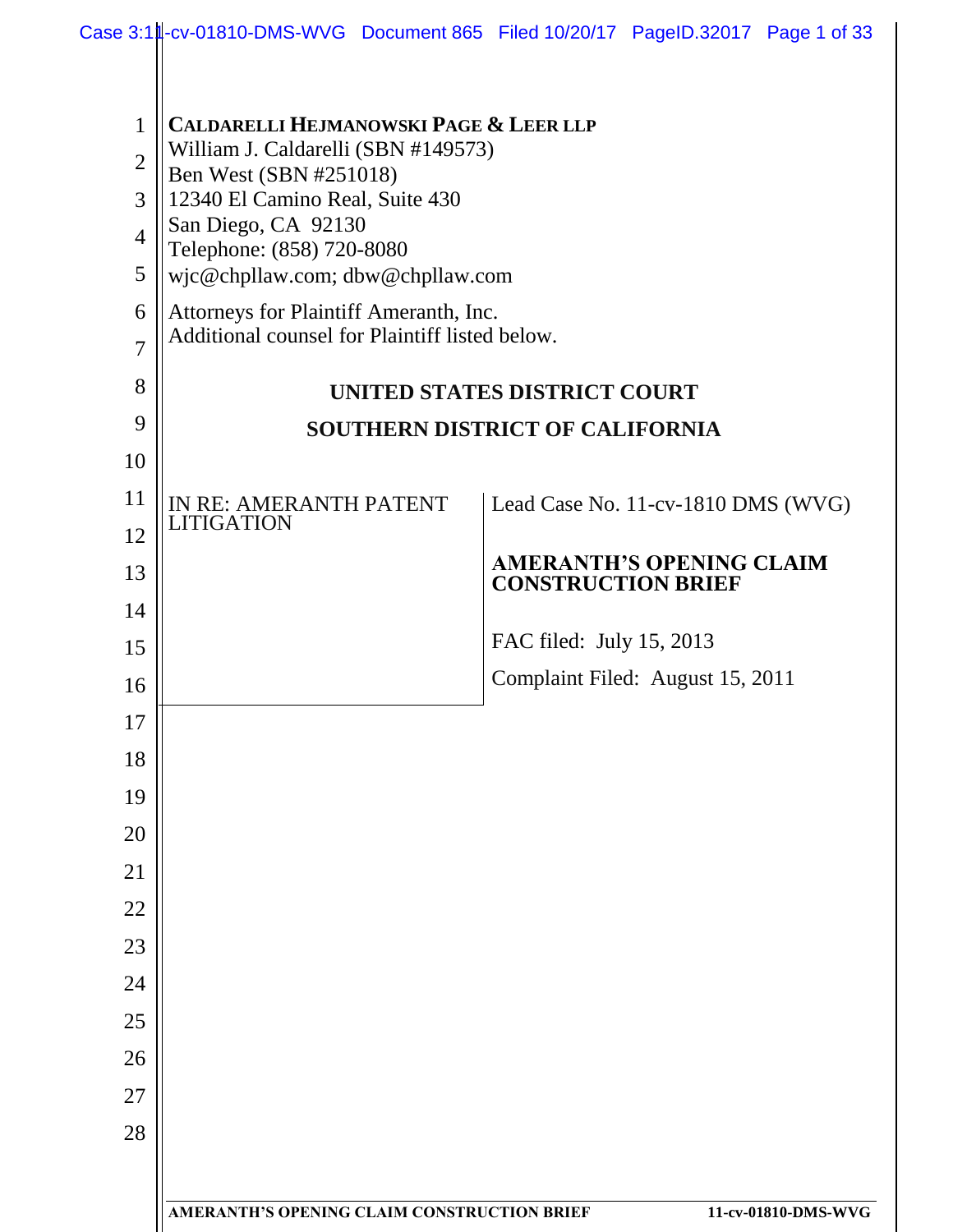| <b>FABIANO LAW FIRM, P.C.</b>            |                                                                                                                                                                                                                                                                                                                                                           |
|------------------------------------------|-----------------------------------------------------------------------------------------------------------------------------------------------------------------------------------------------------------------------------------------------------------------------------------------------------------------------------------------------------------|
| Michael D. Fabiano (SBN #167058)         |                                                                                                                                                                                                                                                                                                                                                           |
|                                          |                                                                                                                                                                                                                                                                                                                                                           |
|                                          |                                                                                                                                                                                                                                                                                                                                                           |
| mdfabiano@fabianolawfirm.com             |                                                                                                                                                                                                                                                                                                                                                           |
| <b>OSBORNE LAW LLC</b>                   |                                                                                                                                                                                                                                                                                                                                                           |
| John W. Osborne (Appointed Pro Hac Vice) |                                                                                                                                                                                                                                                                                                                                                           |
|                                          |                                                                                                                                                                                                                                                                                                                                                           |
|                                          |                                                                                                                                                                                                                                                                                                                                                           |
| josborne@osborneipl.com                  |                                                                                                                                                                                                                                                                                                                                                           |
|                                          |                                                                                                                                                                                                                                                                                                                                                           |
| Ethan M. Watts (SBN #234441)             |                                                                                                                                                                                                                                                                                                                                                           |
| 12340 El Camino Real, Suite 430          |                                                                                                                                                                                                                                                                                                                                                           |
|                                          |                                                                                                                                                                                                                                                                                                                                                           |
|                                          |                                                                                                                                                                                                                                                                                                                                                           |
| emw@ewattslaw.com                        |                                                                                                                                                                                                                                                                                                                                                           |
|                                          |                                                                                                                                                                                                                                                                                                                                                           |
| Brandon Witkow (SBN 210443)              |                                                                                                                                                                                                                                                                                                                                                           |
| 21031 Ventura Blvd., Suite 603           |                                                                                                                                                                                                                                                                                                                                                           |
|                                          |                                                                                                                                                                                                                                                                                                                                                           |
| Fax: (818)296-9510                       |                                                                                                                                                                                                                                                                                                                                                           |
| bw@witkowlaw.com                         |                                                                                                                                                                                                                                                                                                                                                           |
|                                          |                                                                                                                                                                                                                                                                                                                                                           |
|                                          |                                                                                                                                                                                                                                                                                                                                                           |
|                                          |                                                                                                                                                                                                                                                                                                                                                           |
|                                          |                                                                                                                                                                                                                                                                                                                                                           |
|                                          |                                                                                                                                                                                                                                                                                                                                                           |
|                                          |                                                                                                                                                                                                                                                                                                                                                           |
| $\rm ii$                                 |                                                                                                                                                                                                                                                                                                                                                           |
|                                          | 12526 High Bluff Drive, Suite 300<br>San Diego, CA 92130<br>Telephone: (619) 742-9631<br>33 Habitat Lane<br>Cortlandt Manor, NY 10567<br>Telephone: (914) 714-5936<br><b>WATTS LAW OFFICES</b><br>San Diego, CA 92130<br>Telephone: (858) 509-0808<br>Facsimile: (619) 878-5784<br><b>WITKOW BASKIN</b><br>Woodland Hills, CA 91364<br>Tel: (818)296-9508 |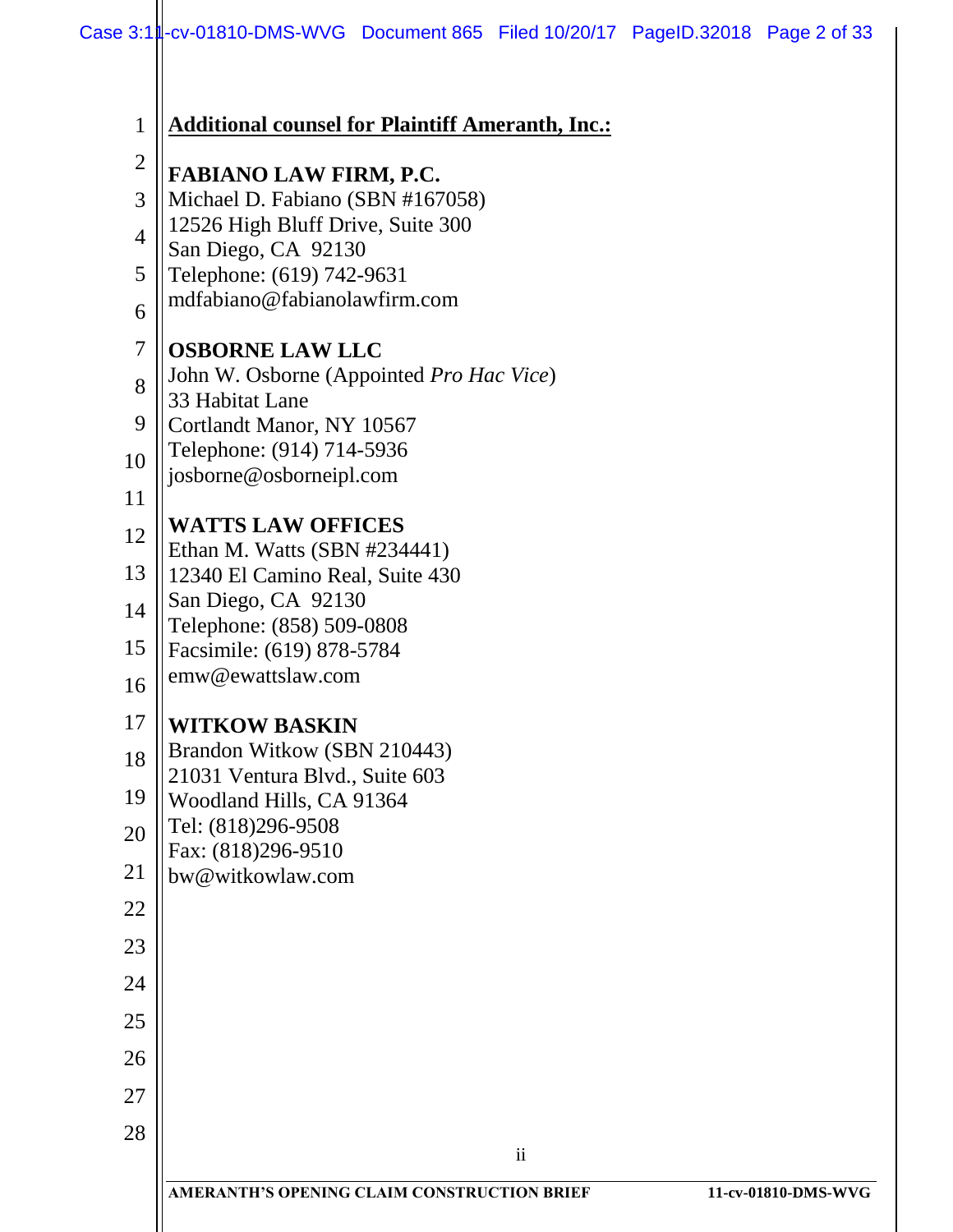1

2

# **TABLE OF CONTENTS**

#### **Page**

| 3              |    |    | <u>i agu</u>                                                                                                               |
|----------------|----|----|----------------------------------------------------------------------------------------------------------------------------|
| $\overline{4}$ | I. |    |                                                                                                                            |
| 5              | Π. |    |                                                                                                                            |
| 6              |    | 1. |                                                                                                                            |
| 7              |    | 2. |                                                                                                                            |
| 8              |    |    |                                                                                                                            |
| 9              |    | 3. |                                                                                                                            |
| 10             |    | 4. |                                                                                                                            |
| 11             |    | 5. |                                                                                                                            |
| 12             |    |    | Defendants Did Not Present Evidence Sufficient To                                                                          |
| 13             |    |    | a.<br>Overcome The Presumption That The Challenged Phrase                                                                  |
| 14             |    |    |                                                                                                                            |
| 15             |    |    | The Phrase Is Not Governed By Section $112(6)$ 10<br>$\mathbf b$ .                                                         |
| 16             |    |    | $\mathbf{c}$ .                                                                                                             |
| 17             |    |    |                                                                                                                            |
| 18             |    |    | d.<br>The Specification Contains Supporting Disclosure 13                                                                  |
| 19             |    | 6. | "real time synchronous communications to and from the                                                                      |
| 20             |    |    | wireless handheld computing device utilizing the programmed<br>handheld menu configuration" / "synchronize the hospitality |
| 21             |    |    | application information in real time between the master database,                                                          |
| 22             |    |    | at least one wireless handheld computing device, at least one                                                              |
| 23             |    |    |                                                                                                                            |
| 24             |    | 7. | "[generate/format] a programmed handheld [menu]                                                                            |
| 25             |    |    |                                                                                                                            |
| 26             |    | 8. |                                                                                                                            |
| 27<br>28       |    |    | Defendants Did Not Present Evidence Sufficient To<br>a.                                                                    |
|                |    |    | iii                                                                                                                        |
|                |    |    | <b>AMERANTH'S OPENING CLAIM CONSTRUCTION BRIEF</b><br>11-cv-01810-DMS-WVG                                                  |
|                |    |    |                                                                                                                            |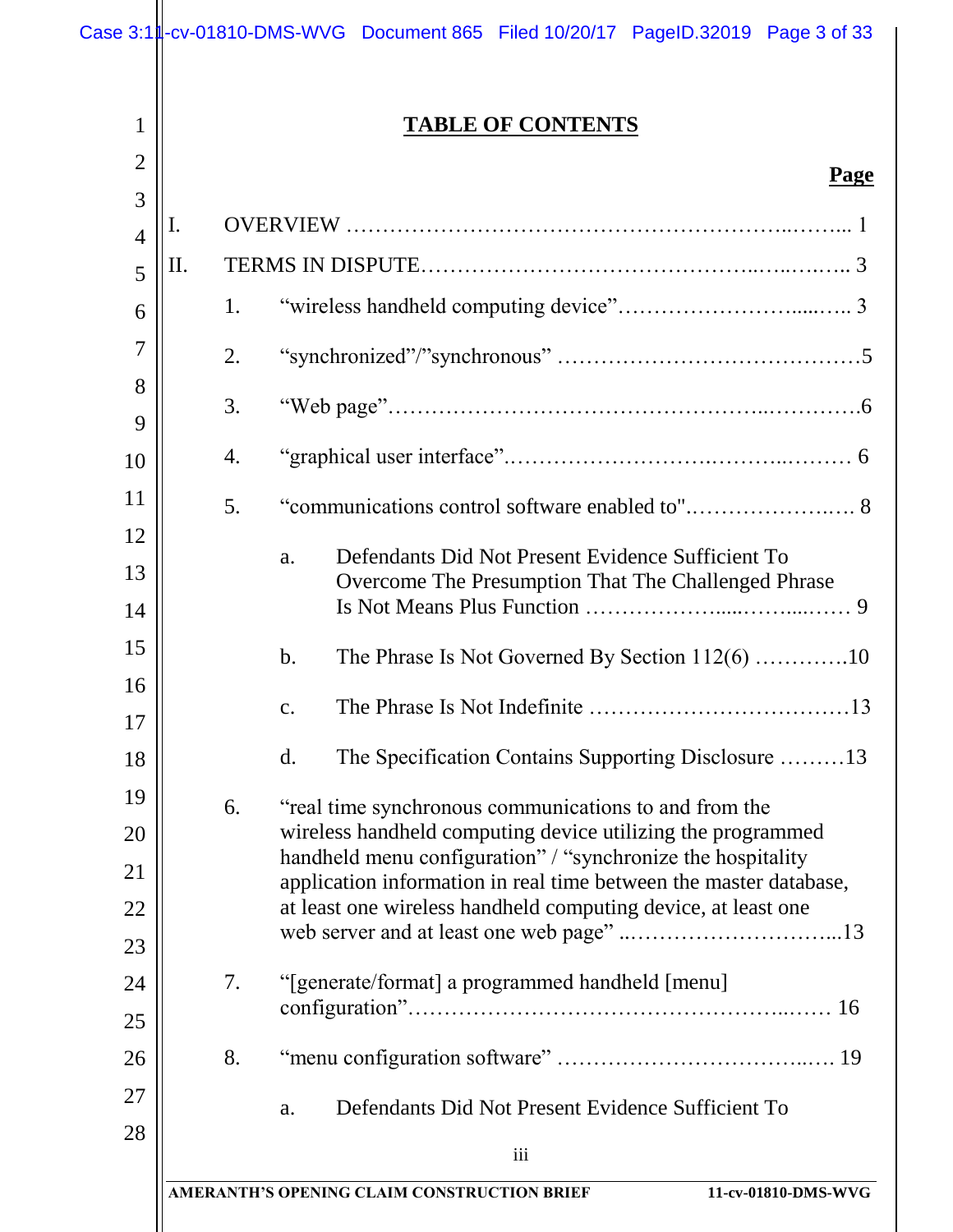| 1<br>$\overline{2}$ |     | Overcome The Presumption That The Challenged Phrase                       |
|---------------------|-----|---------------------------------------------------------------------------|
| 3                   |     | $\mathbf b$ .<br>The Challenged Limitation Is Not Governed                |
| $\overline{4}$      |     |                                                                           |
| 5                   |     | $\mathbf{C}$ .                                                            |
| 6                   |     |                                                                           |
| 7                   |     | d.<br>The Specification Contains Supporting Disclosure  22                |
| 8                   | 9.  | "cascaded sets of linked graphical user interface screens"  22            |
| 9                   | 10. |                                                                           |
| 10                  |     |                                                                           |
| 11                  |     |                                                                           |
| 12                  |     |                                                                           |
| 13                  |     |                                                                           |
| 14                  |     |                                                                           |
| 15                  |     |                                                                           |
| 16                  |     |                                                                           |
| 17                  |     |                                                                           |
| 18                  |     |                                                                           |
| 19                  |     |                                                                           |
| 20                  |     |                                                                           |
| 21                  |     |                                                                           |
| 22                  |     |                                                                           |
| 23                  |     |                                                                           |
| 24                  |     |                                                                           |
| 25                  |     |                                                                           |
| 26                  |     |                                                                           |
| 27                  |     |                                                                           |
| 28                  |     | iv                                                                        |
|                     |     | <b>AMERANTH'S OPENING CLAIM CONSTRUCTION BRIEF</b><br>11-cv-01810-DMS-WVG |
|                     |     |                                                                           |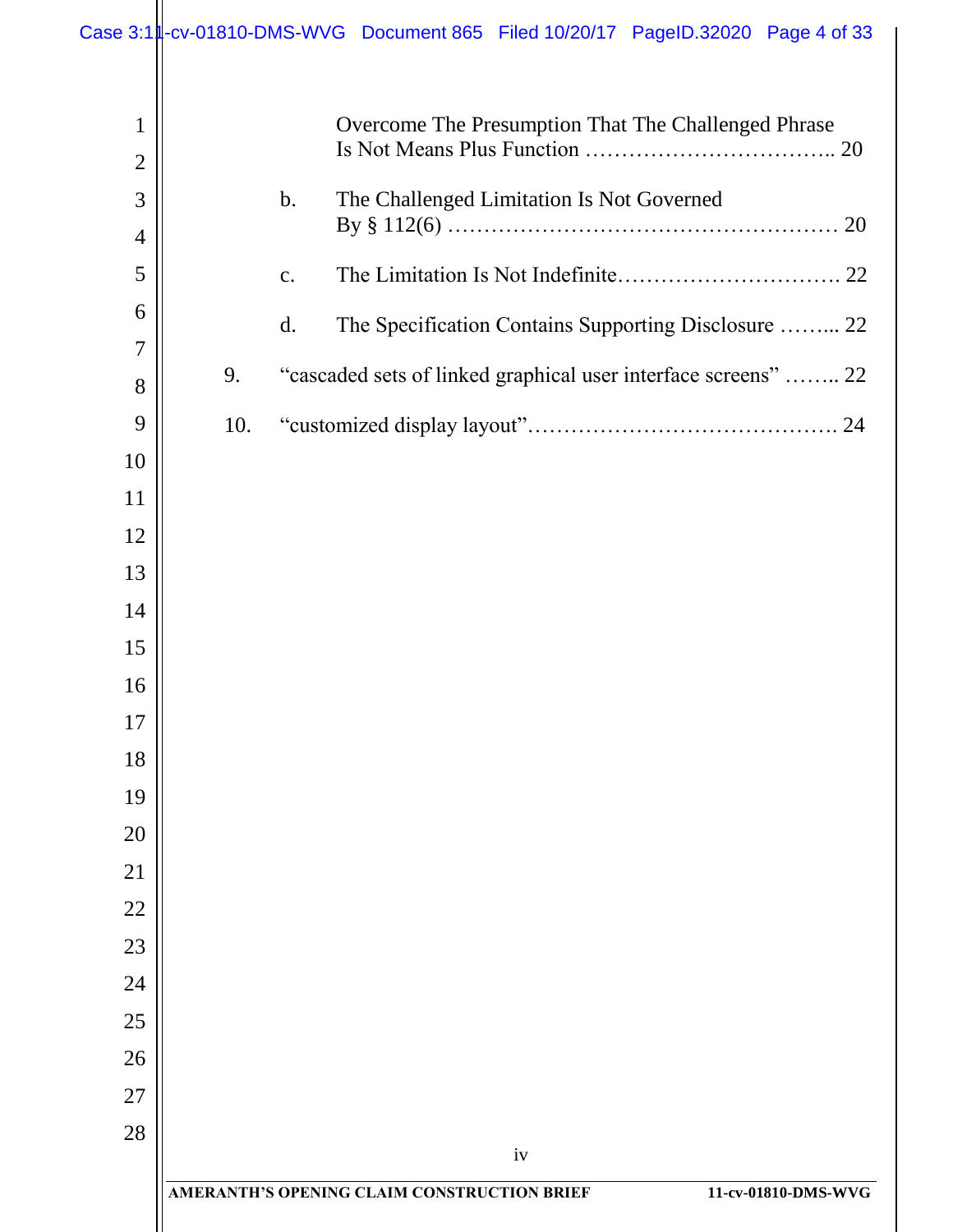1

2

3

# **TABLE OF AUTHORITIES**

# **Cases**

| 4                   | Cases                                                                                               |
|---------------------|-----------------------------------------------------------------------------------------------------|
| 5                   | Affinity Labs of Texas, LLC v. Samsung Elecs. Co.,<br>No. 1:12-cv-557, 2014 U.S. Dist. LEXIS 184075 |
| 6<br>$\overline{7}$ |                                                                                                     |
| 8                   | Ameranth v. GrubHub,                                                                                |
| 9                   |                                                                                                     |
| 10                  | Ameranth, Inc. v. Menusoft Systems Corp.,                                                           |
| 11                  |                                                                                                     |
| 12                  | Apex v. Raritan Computer,                                                                           |
| 13                  | Apple, Inc. v. Ameranth, Inc.,                                                                      |
| 14<br>15            |                                                                                                     |
| 16                  | Ameranth, Inc. v. Par et al.,                                                                       |
| 17                  |                                                                                                     |
| 18                  | Apple, Inc. v. Motorola, Inc.,                                                                      |
| 19                  |                                                                                                     |
| 20                  | Biogen Idec, Inc. v. GlaxoSmithKline LLC,                                                           |
| 21                  |                                                                                                     |
| 22                  | CBM2014-00014,<br>Non-Institution Decision, Paper 19 (PTAB March 26, 2014) 1, 5, 6, 21              |
| 23                  |                                                                                                     |
| 24                  | CBM2014-00014,                                                                                      |
| 25                  |                                                                                                     |
| 26                  | CBM2015-00081,<br>Non-Institution Decision, Paper 13 (PTAB Aug. 20, 2015)  1, 5, 14, 18             |
| 27                  |                                                                                                     |
| 28                  | $\mathbf V$                                                                                         |
|                     | AMERANTH'S OPENING CLAIM CONSTRUCTION BRIEF<br>11-cv-01810-DMS-WVG                                  |
|                     |                                                                                                     |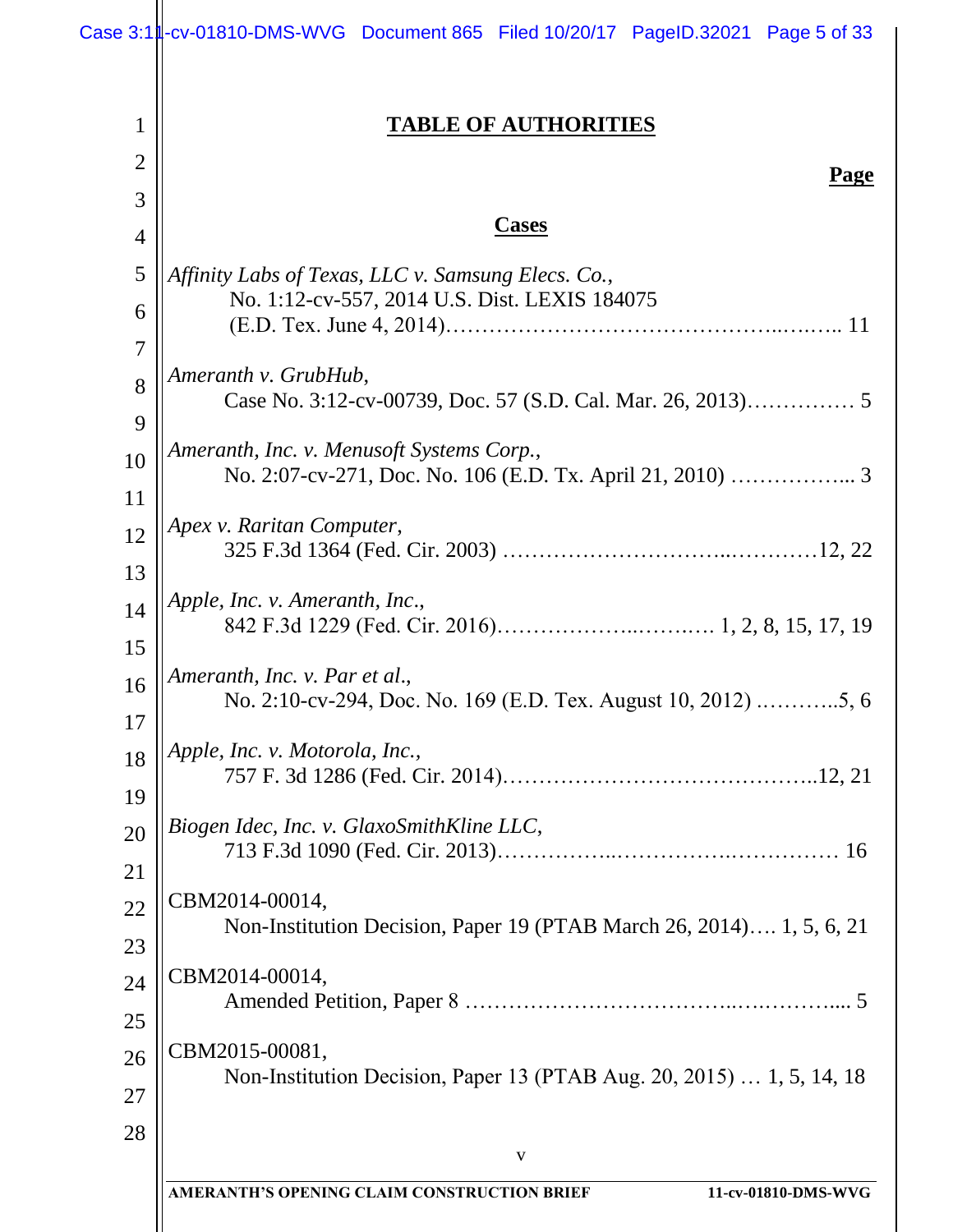|    | <b>AMERANTH'S OPENING CLAIM CONSTRUCTION BRIEF</b>          |
|----|-------------------------------------------------------------|
|    | vi                                                          |
|    | SRI Int'l v. Matsushita Elec. Corp. of Am.,                 |
|    | Sage Prod., Inc. v. Devon Indus., Inc.,                     |
|    |                                                             |
|    | Nellcor Puritan Bennett, Inc. v. Masimo Corp.,              |
|    | Nautilus, Inc. v. Biosig Instruments, Inc.,                 |
|    |                                                             |
| 19 | Microprocessor Enhancement Corp. v. Texas Instruments Inc., |
|    |                                                             |
|    | M2M Solutions, LLC, v. Sierra Wireless America, Inc.,       |
|    | Inventio AG v. ThyssenKrupp Corp.,                          |
|    |                                                             |
|    | Case No. 3:13-cv-846 DMS-JMA, Doc. 48                       |
|    | Imageware Systems, Inc. v. M2SYS Technology, LLC,           |
|    |                                                             |
|    | In re: Certain Hybrid Vehicles,                             |
|    | Enzo Biochem, Inc., v. Applera Corp.,                       |
|    |                                                             |
|    | Ecolab, Inc. v. Envirochem, Inc.,                           |
|    |                                                             |
|    | Cordis Corp. v. Boston Sci. Corp.,                          |
|    | CBM2015-00091, Starbucks' Reply Brief (March 23, 2016) 15   |
|    |                                                             |
|    | CBM2015-00081,                                              |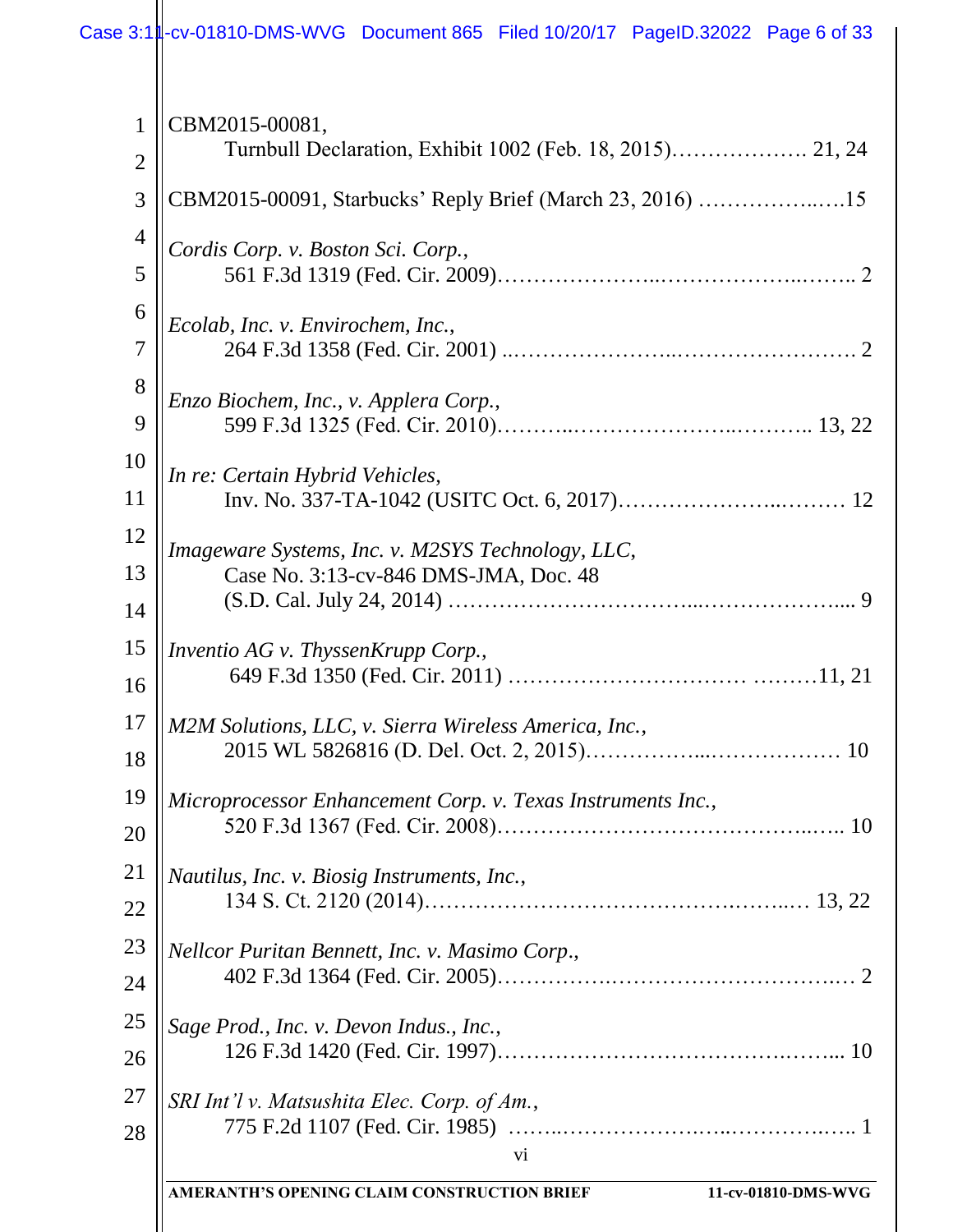| $\mathbf{1}$   |                                                                    |
|----------------|--------------------------------------------------------------------|
| $\overline{2}$ | Seachange, Inc. v. C-COR Inc.,                                     |
| 3              |                                                                    |
| $\overline{4}$ | Typhoon Touch Techs., Inc. v. Dell, Inc.,                          |
| 5              |                                                                    |
| 6              | Williamson v. Citrix Online, LLC,                                  |
| $\overline{7}$ |                                                                    |
| 8              | <b>Other</b>                                                       |
| 9              |                                                                    |
| 10             |                                                                    |
| 11<br>12       |                                                                    |
| 13             |                                                                    |
| 14             |                                                                    |
| 15             |                                                                    |
| 16             |                                                                    |
| 17             |                                                                    |
| 18             |                                                                    |
| 19             |                                                                    |
| 20             |                                                                    |
| 21             |                                                                    |
| 22             |                                                                    |
| 23             |                                                                    |
| 24             |                                                                    |
| 25             |                                                                    |
| 26             |                                                                    |
| 27             |                                                                    |
| 28             | vii                                                                |
|                | AMERANTH'S OPENING CLAIM CONSTRUCTION BRIEF<br>11-cv-01810-DMS-WVG |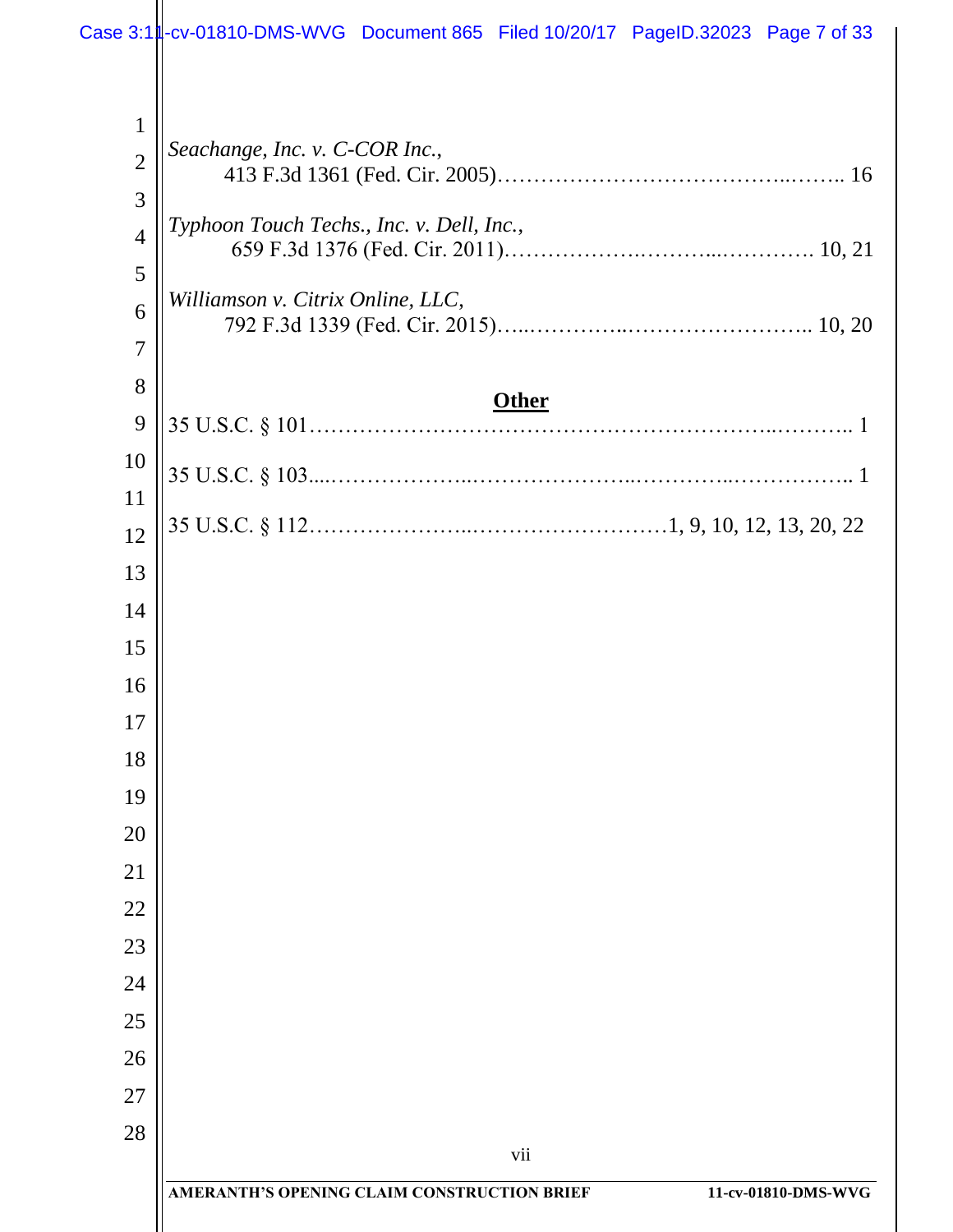1 2 3 Pursuant to Patent L.R. 4.2 and the Court's Orders of Feb. 14, 2017 (Doc. 623), July 6, 2017 (Doc. 775) and Aug. 16, 2017 (Doc. 782), Plaintiff Ameranth, Inc. ("Ameranth") hereby presents its Opening Claim Construction Brief.

**I. OVERVIEW**

4

5 6 7 8 9 10 11 Many of the claim terms in the Ameranth 8,146,077 ("the '077 patent") patent family have already been construed by two district courts,  $\frac{1}{1}$  the Federal Circuit<sup>2</sup> and the PTAB.<sup>3</sup> The 18 claims of the `077 patent were allowed only after lengthy and very careful review by the Patent Office, and were issued over 50 patents and 100 other prior art references. The `077 patent was challenged by Defendants in multiple CBM petitions on §§ 101, 103, and 112 grounds. The PTAB rejected every argument Defendants made against all of the '077 claims.

12 13 14 15 16 17 18 19 20 The '077 claims are very detailed and require few new constructions. Ameranth's four proposed terms for construction are specific "terms," whereas Defendants and/or IPDEV seek constructions for entire claim "elements**"** for the most part, yet their proposed constructions are parsed out of context and fail to consider the meaning of the claims as a whole. Inconsistently, Defendants assert that Term 2 does not need construction, yet they propose constructions of Term 2 within their proposals for the two different terms in Term 6. They also assert that Terms 5 and 8 are indefinite and lack structure, yet they propose constructions for the recited functions for the related terms in Terms 6 and 7.

21 22 Defendants' proposed constructions appear to be made in light of their own products' functionality<sup>4</sup> rather than the intrinsic evidence. Most of Defendants'

- 23 24 <sup>1</sup> There have been multiple independent District Court claim construction rulings in the '077 patent family. Ameranth urges this Court to at least consider, if not adopt, those well-reasoned constructions as discussed below.
- 25 2 *See Apple, Inc. v. Ameranth, Inc.*, 842 F.3d 1229, 1237 (Fed. Cir. 2016).
- 26 27 28  $3$  CBM 2014-00014 and CBM 2015-00081 Non-Institution Decisions (Exhs. 1, 2). 4 *SRI Int'l v. Matsushita Elec. Corp. of Am.*, 775 F.2d 1107, 1118 (Fed. Cir. 1985) ("A claim is construed in light of the [intrinsic evidence] . . . not in light of the accused device.")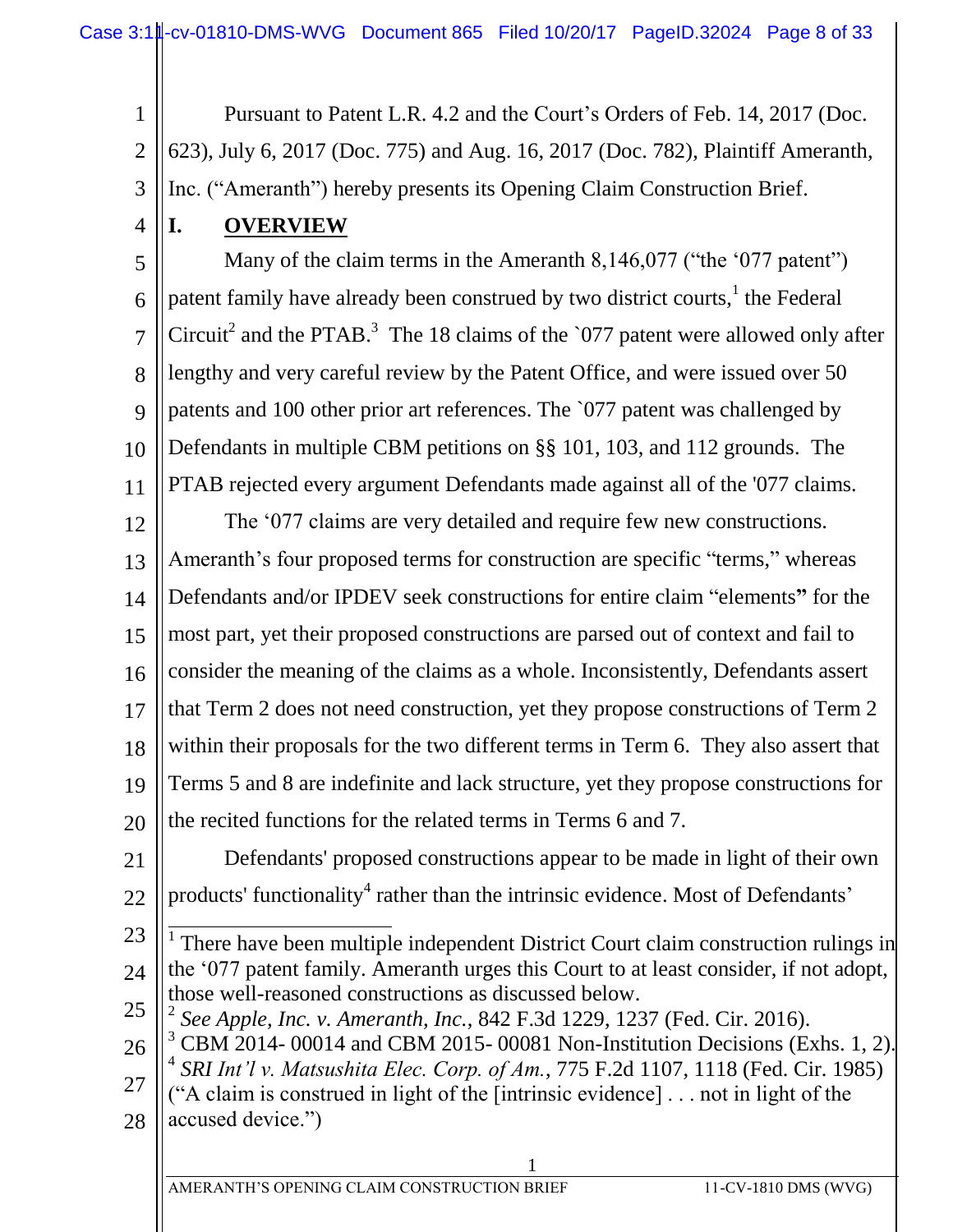2 1 2 3 4 5 6 7 8 9 10 11 12 13 14 15 16 17 18 19 20 21 22 23 24 25 26 27 28 proposals also impermissibly would exclude every embodiment disclosed in the  $'077$  specification, which in and of itself disqualifies them from being correct.<sup>5</sup> Defendants wrongly seek to deny Ameranth its right to the full scope of the claims. But "plain and ordinary" meaning of claim terms must be applied unless "clear and unmistakable" disclaimers exist,<sup>6</sup> of which there is only **one**. Indisputably, Ameranth disclaimed all "Web page" based embodiments from claims 1-12. After an in-person interview, the examiner suggested this disclaimer. Ameranth accepted it and deleted "Web pages" from the claims and confirmed the disclaimer in a May 28, 2008 amendment by stating "Claims 103 and 118 [now `077 claims 1 and 9] have been further amended to delete web page menu generation recitations."<sup>8</sup> This "amendment based" disclaimer excludes all Web page embodiments from claims 1-12. (Shamos Decl. ¶ 30). Defendants' constructions wrongly seek to restrict the claims to embodiments from the specification,<sup>9</sup> inject limitations taken out of thin air, or import functions already recited in the claims. This was held to be improper in the Federal Circuit's Nov. 29, 2016 claim constructions involving other patents of the family. That ruling alone compels denial of most of Defendants' proposals as a matter of law. *See Apple, Inc. v. Ameranth, Inc.*, 842 F.3d 1229, 1237 (Fed. Cir.  $\overline{a}$ <sup>5</sup> *Nellcor Puritan Bennett, Inc. v. Masimo Corp*., 402 F.3d 1364, 1368 (Fed. Cir. 2005) ("The fact that the construction … would **have the effect of placing all the embodiments of the invention outside the scope of the claims** is powerful evidence that the court's construction is incorrect.") (emphasis added). 6 To disavow or disclaim **the full scope** of a claim term, the patentee's statements in the specification or prosecution history must amount to **a "clear and unmistakable"** surrender. *Cordis Corp. v. Boston Sci. Corp.*, 561 F.3d 1319, 1329 (Fed. Cir. 2009) (emp. added).  $^7$  App. Ser. No. 11/112,990, Interview Summary (April 22, 2008) (Exh. 3). <sup>8</sup> *Id.* May 28, 2008 Amendment (including claim revisions striking "Web pages") at 2, 3, 6, 11 (Exh. 4). 9 *Ecolab, Inc. v. Envirochem, Inc.*, 264 F.3d 1358, 1367 (Fed. Cir. 2001) ("Where the function is **not recited in the claim itself** by the patentee, we do **not** import such a limitation.") (emphasis added).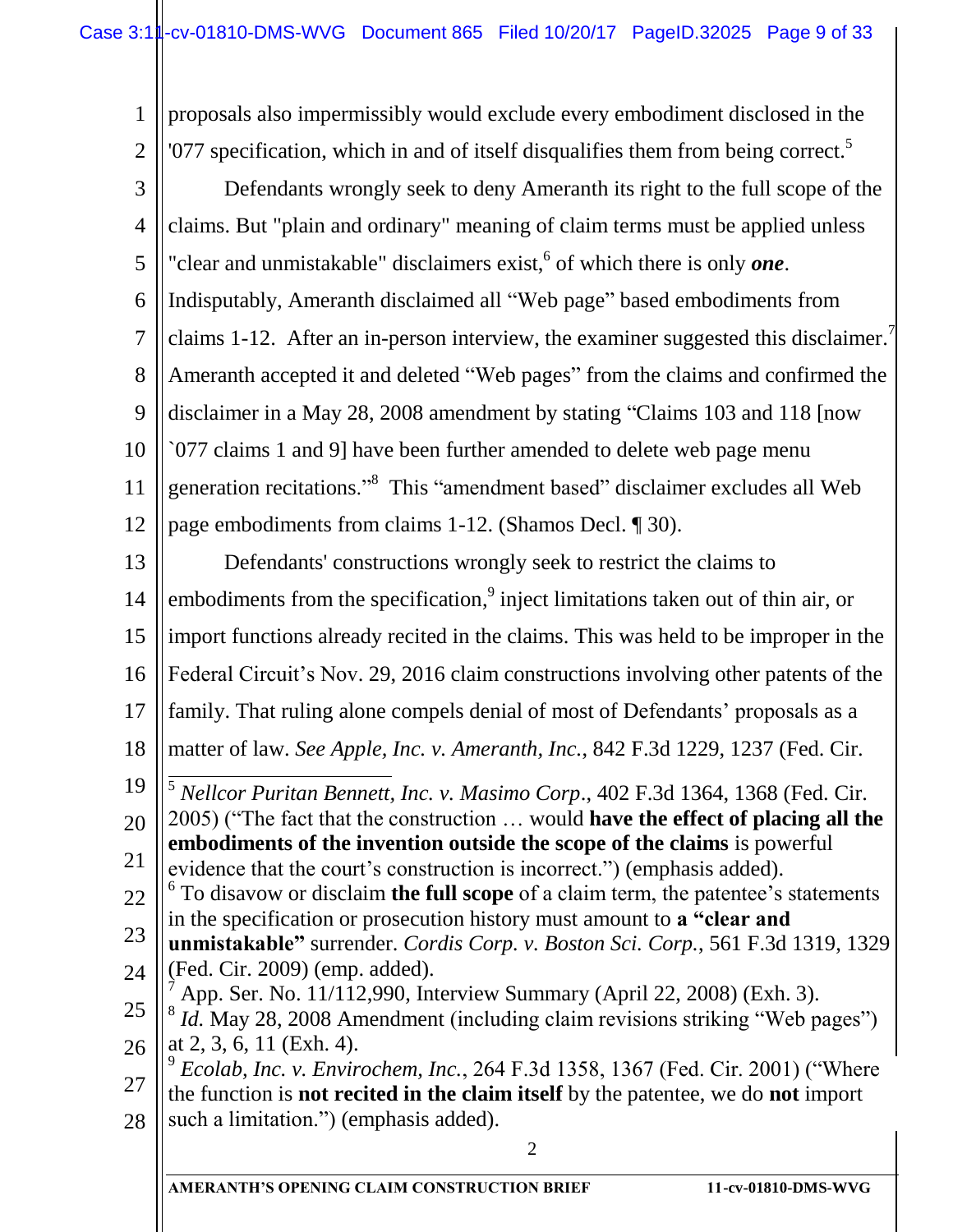1 2 2016) ("Construing a claim term to include features of that term already recited in the claims would make those expressly recited features redundant.").

3 4 5 6 7 8 9 10 Further, Defendants appear to believe that they have a right to be the "lexicographer"–as if **they** were the "inventor," by injecting unrecited and indefinite terms into the claims out of thin air, *e.g*., "a **particular** device," "an **entire** network," "at least **a portion,"** "in an **overlapping fashion,**" "an **update**", and "remains **visible."** Any of these proposals, if adopted, would necessitate a further Markman proceeding in 2018 to "construe the constructions." The Markman process is directed to providing clarity to the claims. It is not directed to allowing infringers to introduce indefiniteness into the claims.

11

# **II. TERMS IN DISPUTE**

12

# **1. "wireless handheld computing device"**

13 14 15 16 17 18 19 20 Ameranth's proposed construction is "a computing device that is capable of wireless communications and is sized to be held in one's hand."<sup>10</sup> Defendants and IPDEV argue that no construction is needed. However, the "capable of wireless communications" requirement is accepted by all parties. This is highly relevant, since none of the computers disclosed in the IPDEV Cupps '449 specification included this vital internal "wireless transceiver" capability. Defendants' and IPDEV's proposal is identical to Ameranth's with the exception that they seek to eliminate any "size**"** aspects and to pluralize "hand."<sup>11</sup> (Shamos Decl. ¶ 31).

21 22 23 Thus, the dispute over this claim term is whether "handheld" actually means "handheld" or whether it means "two-hand**s** held." IPDEV and Defendants absurdly argue that "handheld" is met by any device that can be held with **two**

- 24
- 25  $\frac{1}{1}$ This was substantially the same construction given by Judge Everingham in prior litigation on other patents in the '077 family. *See Ameranth, Inc. v. Menusoft*
- 26 27 *Systems Corp.*, No. 2:07-cv-271, Doc. No. 106 at 24 (April 21, 2010) ("a wireless computing device that is sized to be held in one's hand") (Exh. 5).

28  $11$  Defendants notified Ameranth on October 9, 2017 that Defendants have now adopted IDPEV's proposed construction of "wireless handheld computing device."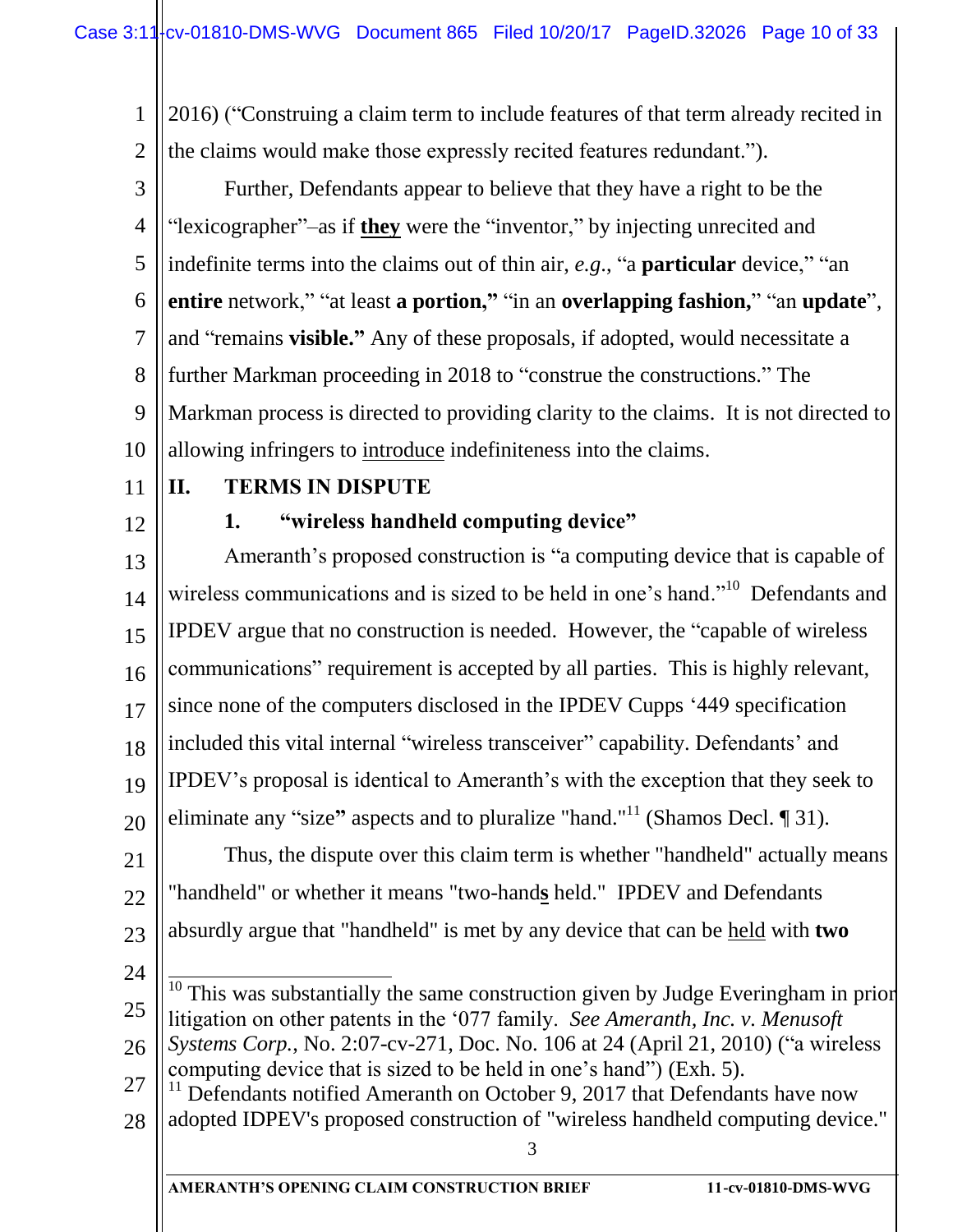1 2 3 4 5 6 7 8 9 10 11 12 13 14 15 16 17 18 19 20 21 22 23 24 "hands." In effect they are trying to import the construction for "portable" (recited in IPDEV's `449 claims 19-21) as defined in the 1999 Microsoft Computer Dictionary (table on page 350; "portable computer") (Exh. 6). The Microsoft Dictionary clearly defines "portable" as encompassing computers which are "designed to be moved easily" and which can weigh up to 30 lbs. Handhelds clearly weighed less than 2 lbs. "Portable" and "handheld" are not the same. A handheld is a subset of the larger class of portable devices. *Id.* The same dictionary defines "handheld" separately as "[a] computer small enough to be held in one hand while being operated with the other hand." Thus, the second hand is for "operation," not for "carrying." (Exh. 6 at p. 211). A "two handed" carrying/holding construction would entirely eviscerate the meaning of "handheld" as defined in the specification and as known to a POSA, and is thus clearly wrong. IPDEV and Defendants are simply trying to secure a construction which includes "laptops" or "transportables," *e.g*., PC-standard computers, which is all that is disclosed in IPDEV's '449 patent, and which indisputably is not "sized to be held in one's hand." The '077 specification clearly states that the invention is directed to "solving the problem of converting paper-based menus or Windows PC-based menu screens to small PDA-sized displays." '077 patent 3:43-45 (Exh. 7) (emphasis added). A POSA would know that "small" and "PDA" sized excluded large "portables" such as "laptops." The specification differentiates laptop computers from "handheld devices." *Compare* '077 1:43-44 (Exh. 7) ("Also in common use are *portable* laptop and handheld devices") with 2:7-8 (Exh. 7) (emphasis added) ("With the advent of the Palm and other handheld wireless devices…"). (Shamos Decl. ¶ 32).

25 26 27 Judge Sammartino, in this consolidated case, also recognized that a "handheld" is a "PDA sized" device: "The invention allows for the more efficient **use of personal digital assistant ("PDA") type devices** in the restaurant and

4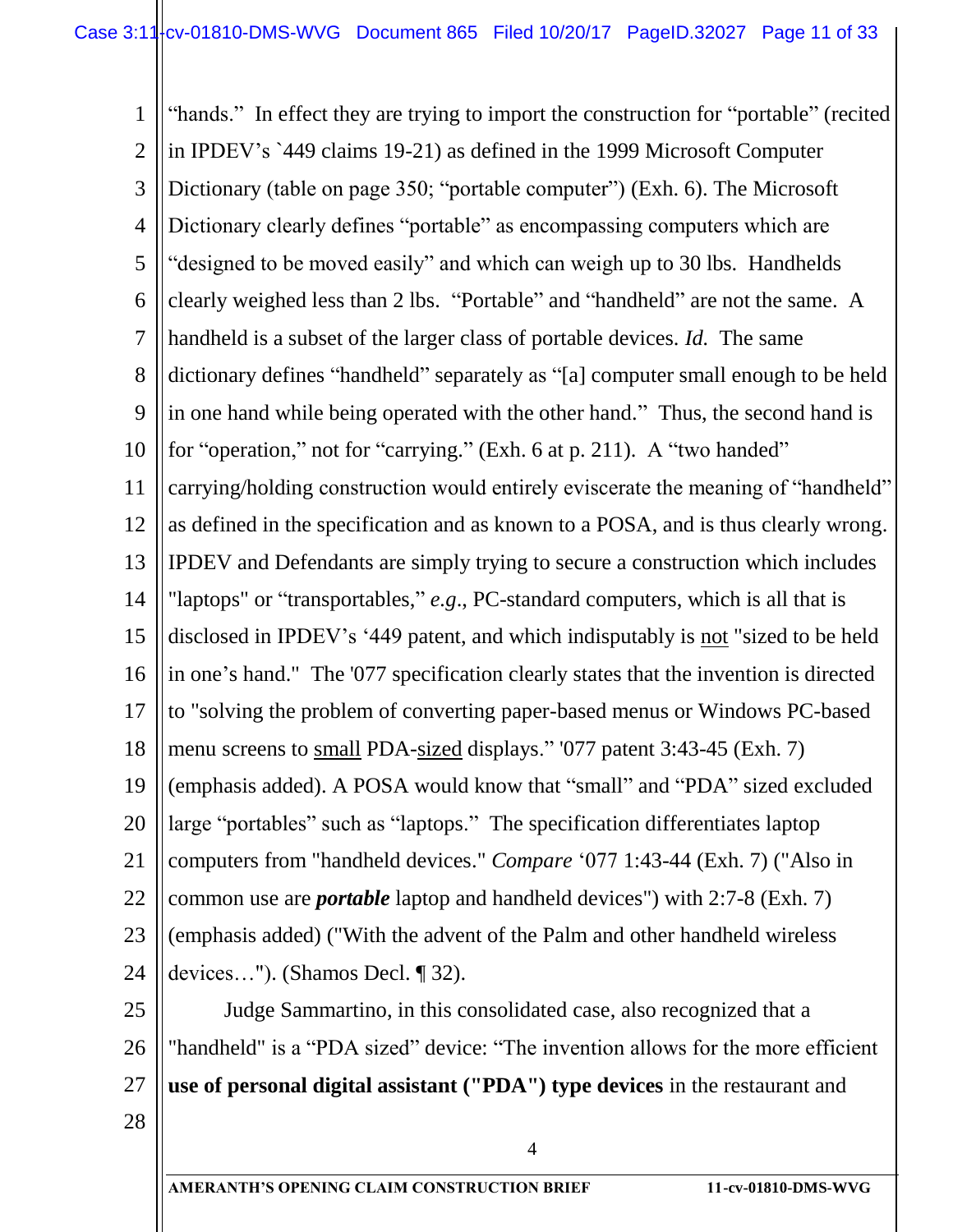1 2 3 4 5 6 hospitality fields by creating an integrated solution that *formats data for smaller*  displays and allows for synchronization of data."<sup>12</sup> The Petitioners/Defendants themselves agreed in CBM2014-00014. *See* Amended Petition, Paper 8 at 47 ("Indeed, the **patent's description** of converting a menu to a '**small PDA-sized display**' ...." (emphasis added) (Exh. 10). The PTAB also agreed. *See Id.* Non-Inst. Dec., Paper 19 at 27  $(Exh. 1)$ ;<sup>13</sup> *see also* Shamos Decl.  $\P$  33.

7 8 9 Ameranth's construction is consistent with the orders of Judges Everingham and Sammartino, the PTAB, Defendants themselves (CBM2014-00014), the Microsoft Dictionary and, critically, the specification. (Shamos Decl. ¶ 34).

10

23

### **2. "synchronized"/"synchronous"**

11 12 13 14 15 16 "Synchronized" has the same meaning as "synchronous" in the '077 patent and claims. (Shamos Decl. ¶ 35). Ameranth proposes "made, or configured to make, consistent." This is the construction given by the PTAB in CBM2015- 00081. *See* Non-Inst. Dec. at 15 (Exh. 2). It is also very similar to the construction given by Judge Payne in district court ("made to be the same"). *Ameranth, Inc. v. Par et al*., No. 2:10-cv-294, Doc. 169, at 17 (Aug. 10, 2012) (Exh. 11).

17 18 19 20 21 Defendants assert that construction is unnecessary, yet they contradict themselves by proposing two different and inconsistent constructions for broader elements which include it. IPDEV agrees with Ameranth's proposal. If the Court adopts Ameranth's and IPDEV's proposal, then Defendants' proposals for the two other terms containing it (Term 6) also must be rejected. (Shamos Decl. ¶ 36).

22 Defendants' alternative proposal is "made to be the same such that **a change** 

- **to data made on one device is reflected on another device**." This is wrong  $\frac{1}{1}$
- 24 12 *Ameranth v. GrubHub*, Case No. 3:12-cv-00739, Doc. No. 57, Denial of GrubHub MSJ, p. 3 (March 26, 2013) (emphasis added) (Exh. 9).
- 25 26 27  $13$  Moreover, the specification discloses that "Windows CE" was the preferred handheld device OS. '077 12:12-14 (Exh. 7). The Microsoft Computer Dictionary defines Windows CE as "designed for use with handheld and palmsized PCs." (Exh. 6). The specification leaves no doubt that a handheld device is
- 28 sized to be held in one hand.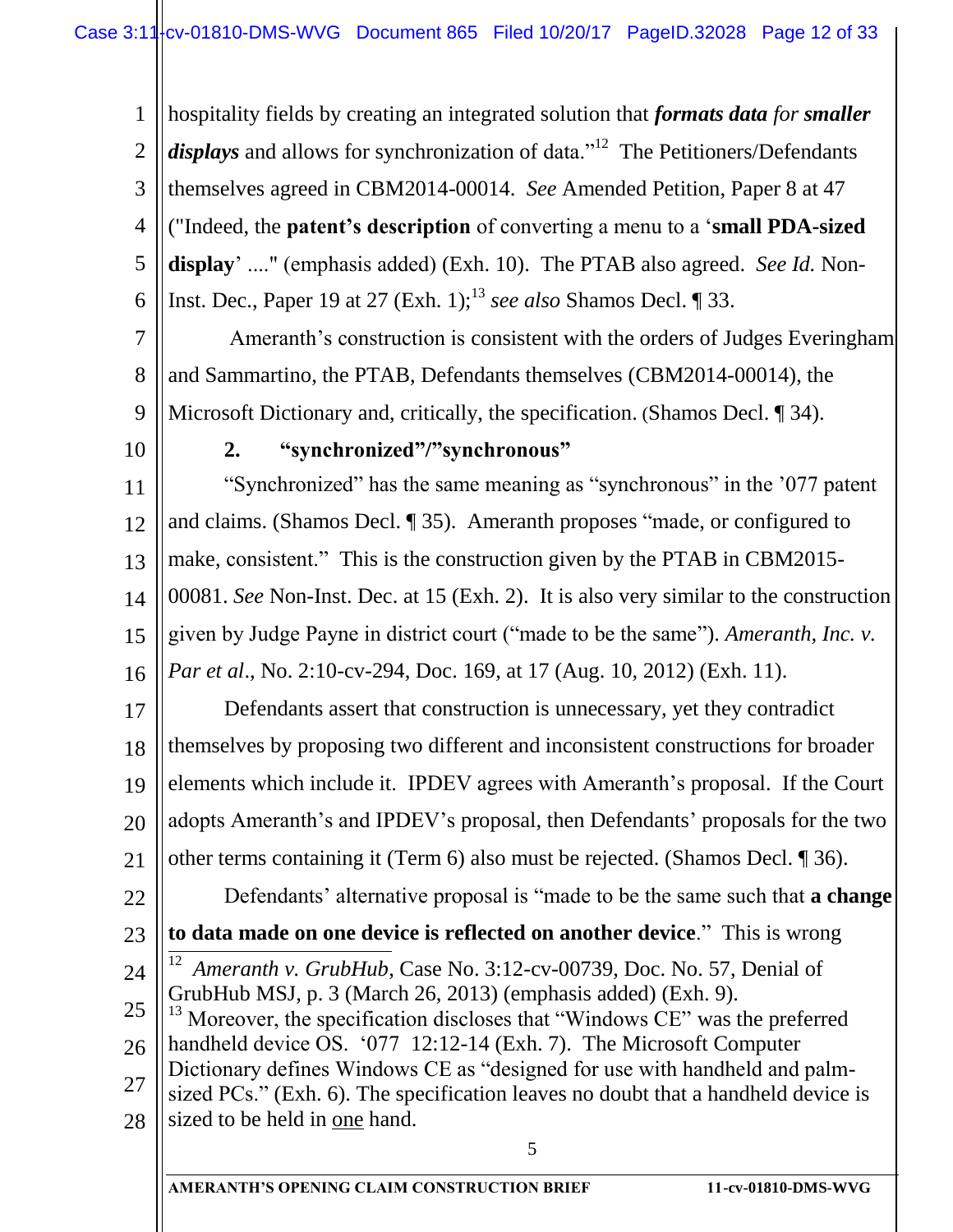1 2 3 4 5 6 7 8 9 10 because the claims are clearly all directed to a consistent user interface, *i.e*, "**for display of"** the data (used *six* times in claims 1-12 and *five* in claims 13-18). Defendants' proposal would restrict what is synchronized to "data" replication only and/or from "device to device," which is not "for display of." It is further wrong because the synchronized "master database" and/or "Web pages" of claim 13 are not "devices." Defendants' proposal is thus inconsistent with what the claims actually recite. Nothing in the claims limits synchronization of a PHMC or PHC to mere "data" replication only, which ignores that the explicitly recited display elements include that the PHMC and PHC are "programmed**,"***i.e*., they are not mere "data." (Shamos Decl. ¶ 37).

11 12 13 14 15 16 17 18 The PTAB's "consistent" based construction is more accurately reflective of the specification disclosure than "the same" *data* verbiage proposed by Defendants since it reflects the consistency of the "display" of the user interface on the wireless handhelds in all claims and also as to the "Web pages" of claims 13-18. (Shamos Decl. ¶ 38). GrubHub proposes "changes to the data being synchronized are reflected instantaneously on all linked devices without a request for an update from the devices." This proposal is further wrong for the additional reasons provided below with respect to the disputed Term 6. *Id*. ¶ 39.

19

# **3. "Web page"**

20 21 22 23 24 25 26 Ameranth's proposed construction is "a document, with associated files for graphics, scripts, and other resources, accessible over the internet and viewable in a Web browser." This is the proper construction of "Web page" as decided by the PTAB and by two different district court judges in litigation. *E.g*., CBM2014- 00014, Non-Inst. Dec., Paper 19 at 8 (Exh. 1); *Ameranth v. Par*, Doc. 169, at 9 (Exh. 11). The construction is defined by the World Wide Web Consortium (Exh. 17) and is thus not disputable. (Shamos Decl. ¶ 40).

27

**4. "graphical user interface"**

28

Ameranth proposes "computer environment provided by an operating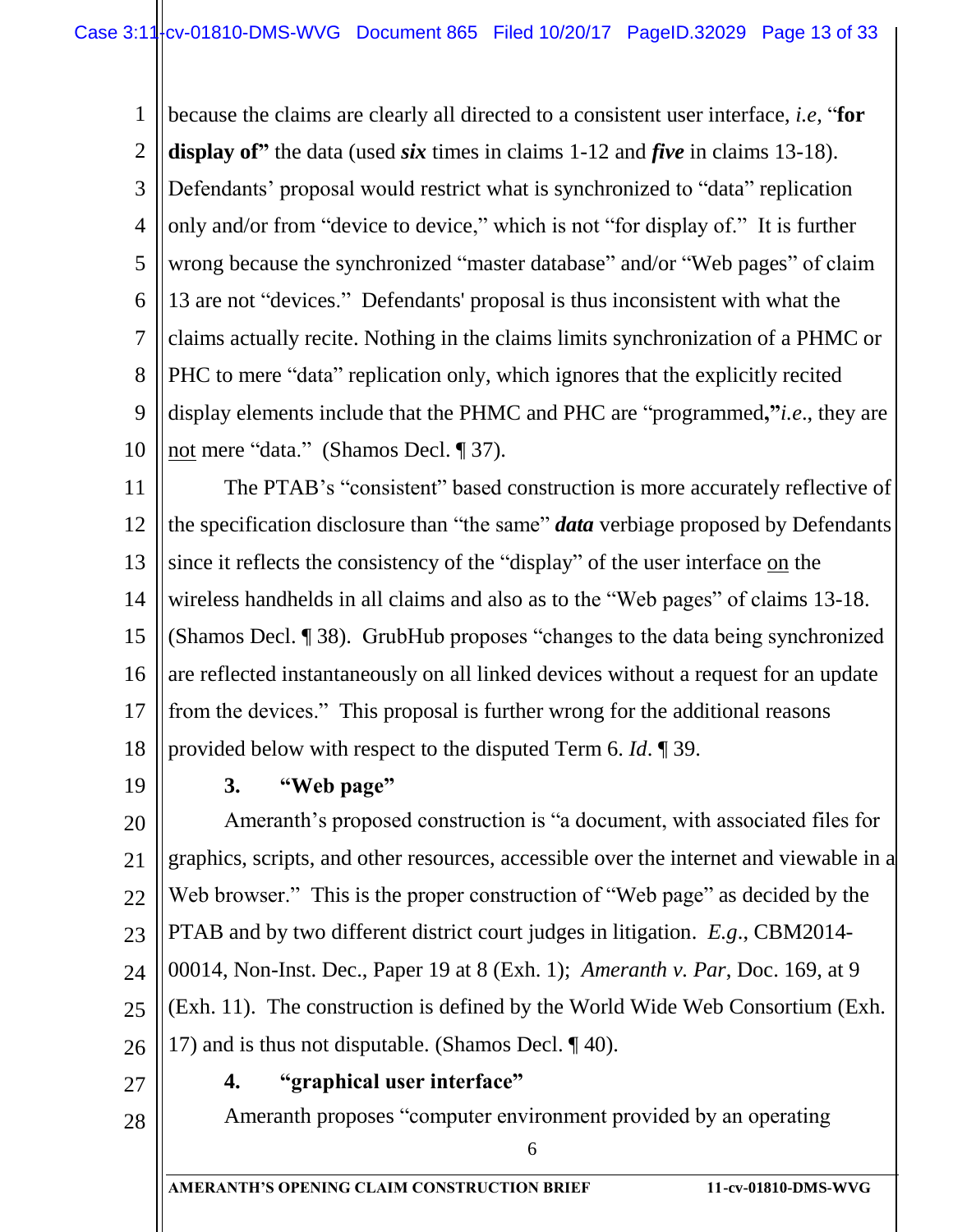| system wherein an application program presents graphical representations of data<br>$\overline{2}$<br>on a computer display screen and enables a user to make selections of the<br>3<br>graphically represented data." The parties essentially agree, except that<br>Defendants and IPDEV do not include "provided by an operating system."<br>$\overline{4}$<br>5<br>However, the '077 claims and specification are clear that the GUI as claimed is<br>6<br>provided by an operating system:<br>Most personal computers today run under an operating system that<br><i>provides a graphical user interface</i> ("GUI") for accessing user<br>8 |  |
|--------------------------------------------------------------------------------------------------------------------------------------------------------------------------------------------------------------------------------------------------------------------------------------------------------------------------------------------------------------------------------------------------------------------------------------------------------------------------------------------------------------------------------------------------------------------------------------------------------------------------------------------------|--|
|                                                                                                                                                                                                                                                                                                                                                                                                                                                                                                                                                                                                                                                  |  |
|                                                                                                                                                                                                                                                                                                                                                                                                                                                                                                                                                                                                                                                  |  |
|                                                                                                                                                                                                                                                                                                                                                                                                                                                                                                                                                                                                                                                  |  |
|                                                                                                                                                                                                                                                                                                                                                                                                                                                                                                                                                                                                                                                  |  |
|                                                                                                                                                                                                                                                                                                                                                                                                                                                                                                                                                                                                                                                  |  |
|                                                                                                                                                                                                                                                                                                                                                                                                                                                                                                                                                                                                                                                  |  |
| applications. A GUI is used in the preferred embodiment  The most                                                                                                                                                                                                                                                                                                                                                                                                                                                                                                                                                                                |  |
| common GUI operating systems that provide this "object-oriented"                                                                                                                                                                                                                                                                                                                                                                                                                                                                                                                                                                                 |  |
| environment for personal computers are Microsoft Windows systems,                                                                                                                                                                                                                                                                                                                                                                                                                                                                                                                                                                                |  |
| including Windows CE for handheld wireless devicesFIG. 1 shows<br>an example of the <b>GUI</b> provided by the operating system of the<br>preferred embodiment of the present invention.                                                                                                                                                                                                                                                                                                                                                                                                                                                         |  |
| $077$ patent 6:12-30; 7:32-35 (emphasis added) (Exh. 7). The GUIs recited in the                                                                                                                                                                                                                                                                                                                                                                                                                                                                                                                                                                 |  |
| '077 claims are structures and functions provided by an operating system such as a                                                                                                                                                                                                                                                                                                                                                                                                                                                                                                                                                               |  |
| Windows OS, as opposed to a "DOS" OS which a POSA knew was not GUI-                                                                                                                                                                                                                                                                                                                                                                                                                                                                                                                                                                              |  |
| based. The '077 priority application was filed in 1999, not long after the general                                                                                                                                                                                                                                                                                                                                                                                                                                                                                                                                                               |  |
| uptake of GUI operating systems, which is why the specification makes clear that                                                                                                                                                                                                                                                                                                                                                                                                                                                                                                                                                                 |  |
| the invention involves GUI based operating systems. (Shamos Decl. $\P$ 41).                                                                                                                                                                                                                                                                                                                                                                                                                                                                                                                                                                      |  |
| Defendants and IPDEV are attempting to eliminate the express requirement                                                                                                                                                                                                                                                                                                                                                                                                                                                                                                                                                                         |  |
| of a GUI <b>provided by</b> an OS because, while ignoring that "Web page"                                                                                                                                                                                                                                                                                                                                                                                                                                                                                                                                                                        |  |
| embodiments were disclaimed from claims 1-12, they seek to assert that prior art                                                                                                                                                                                                                                                                                                                                                                                                                                                                                                                                                                 |  |
| Web page-based systems either invalidate or disclose the claimed GUIs. However,                                                                                                                                                                                                                                                                                                                                                                                                                                                                                                                                                                  |  |
| Defendants and IPDEV cannot change the explicitly defined definition through                                                                                                                                                                                                                                                                                                                                                                                                                                                                                                                                                                     |  |
| extrinsic evidence or expert testimony. (Shamos Decl. ¶ 42).                                                                                                                                                                                                                                                                                                                                                                                                                                                                                                                                                                                     |  |
| $14$ Construction of GUI as being provided by an OS is not importation of a<br>preferred embodiment. Claims 1 and 9 explicitly require "an operating system<br>including a first graphical user interface" and facilitation of display of the PHMC<br>"on the display screen of a handheld graphical user interface integral with the<br>wireless handheld computing device." A POSA would know that "integral with"<br>means integral with the mobile OS. (Shamos Decl. ¶ 41, fn. 9).                                                                                                                                                           |  |
|                                                                                                                                                                                                                                                                                                                                                                                                                                                                                                                                                                                                                                                  |  |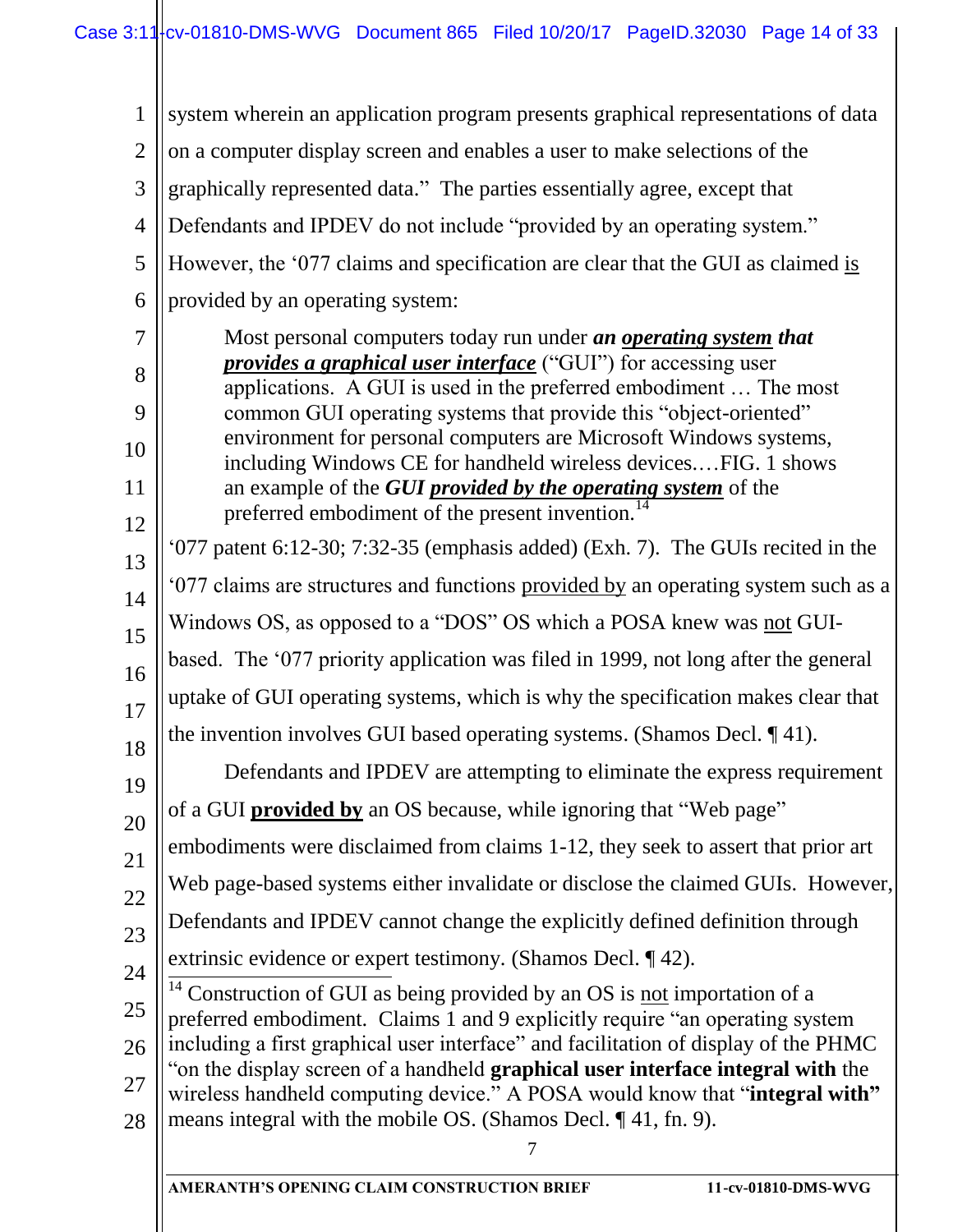| $\mathbf{1}$   | Further, the '077 specification (13:41-45 (Exh. 7)) explicitly differentiates              |
|----------------|--------------------------------------------------------------------------------------------|
| $\overline{2}$ | OS/GUI functionality versus "Web Page" functionality:                                      |
| 3              | The software running on the user's client computer that enables the                        |
| 4              | user to view HTML documents on the computer's video monitor  is<br>known as a browser.     |
| 5              | The claims are consistent with the specification's distinction between OS/GUI and          |
| 6              | Web functionality. Claims 1 and 9 recite GUI functionality only in the context of          |
| 7              | display in association with a computer server or integral with a wireless handheld         |
| 8              | computing device <i>(i.e., a Windows or Windows CE type GUI provided by an OS)</i> .       |
| 9              | Claim 13 likewise recites GUI functionality only in the context of display on a            |
| 10             | wireless handheld computing device. The recited Web page functionality of claim            |
| 11             | 13 makes no mention of GUI functionality. Further, the preferred embodiment in             |
| 12             | the specification relies on the Windows CE mobile operating system to integrate            |
| 13             | with the "generated/configured" PHMC and/or PHC's and their "linked graphical              |
| 14             | user interface screens" as claimed. `077 patent 12:12-14 (Exh. 7). Thus, a POSA            |
| 15             | would know that the handheld display functionality of claims 1, 9 and 13 is                |
| 16             | provided by an <b>integral</b> and <i>integrated</i> OS/GUI. See `077 patent 12:9-10 ("PDA |
| 17             | and handheld wireless operating system integration") (Exh. 7). In contrast, the            |
| 18             | Web page display functionality of claim 13 is provided by a Web browser. This              |
| 19             | requirement for an integral and "integrated" OS/GUI also eviscerates Defendants'           |
| 20             | attempt to preclude any aspects of "menu generation," "configuration" or                   |
| 21             | "formatting" from occurring on the handheld since clearly PHMC/PHC integration             |
| 22<br>23       | occurs with the GUI and its associated mobile OS. (Shamos Decl. 143).                      |
|                | 5.<br>"communications control software enabled to"                                         |
| 24             | No construction is necessary for this phrase Claim 13 itself clearly defines               |

25 26 27 No construction is necessary for this phrase. Claim 13 itself clearly defines its structure and functions (Exh. 7 at 19:15-20:4) as part of the claimed system overall. *See Apple, Inc. v. Ameranth, Inc.*, 82 F.3d 1229, 1237 (Fed. Cir. 2016) ("Construing a claim term to include features of that term already recited in the

8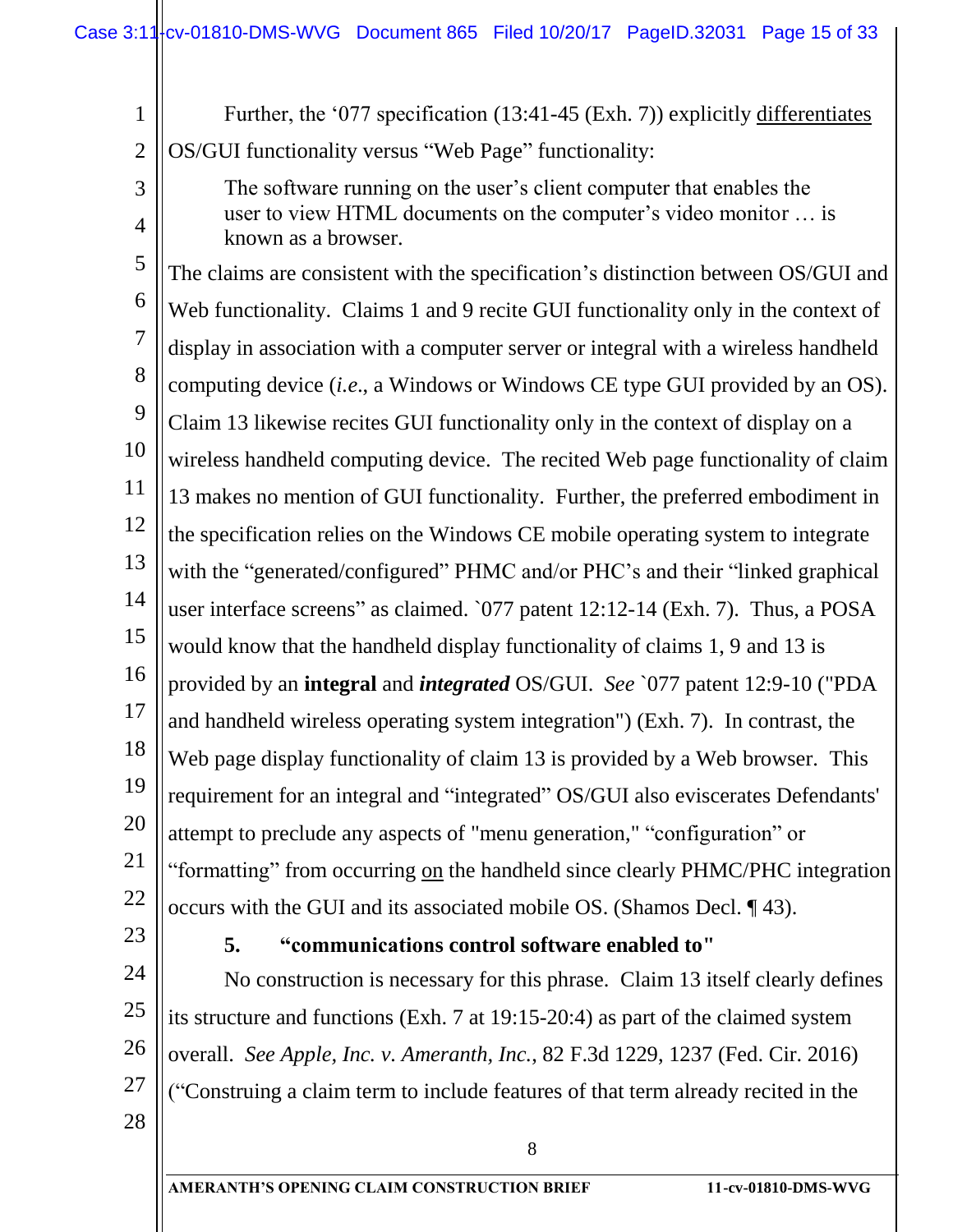1 2 3 4 5 claims would make those expressly recited features redundant."). IPDEV agrees that no construction is necessary. IPDEV's alternate proposal (if the Court provides a construction) which includes "**performing the functions recited in the remainder of the claim**" confirms that the phrase need not be construed., *See id.; see also* Shamos Decl. ¶ 44.

6 7 8 9 10 11 12 13 14 15 16 17 18 19 Defendants do not actually propose a construction as is required during claim construction.<sup>15</sup> They simply assert that this phrase is indefinite and written in means-plus-function format as a stalking horse to assert indefiniteness during claim construction. But they contradict themselves by proposing not only a construction; they also identify structure in their proposed construction of Term 7 for a key aspect of the CCS. (Shamos Decl. ¶ 45). Further, the Court's Order of August 16, 2017 (Doc. 782) prohibited indefiniteness arguments during claim construction**.** There is no claim construction dispute between Defendants and either Ameranth or IPDEV. No party proposes that a construction is necessary. Ameranth thus submits that indefiniteness should not be considered during this claim construction proceeding consistent with the Court's Order in regard to other terms which were challenged by Defendants based on alleged indefiniteness.<sup>16</sup> In the event the Court were to consider indefiniteness at this stage, which Ameranth objects to, Ameranth's position is as follows:

20 21

# **a. Defendants Did Not Present Evidence Sufficient To Overcome The Presumption That The Challenged Phrase Is Not Means Plus Function**

22 23 24 25 26 27 28 In the Joint Claim Construction Hearing Statement, Defendants merely alleged indefiniteness based on the assertion that the explicitly defined structure and function of the claims (which Defendants themselves identified) cannot be  $\overline{1}$  $15$  Defendant QuikOrder did not assert that this phrase is indefinite. <sup>16</sup> The Court has consistently held that indefiniteness is not appropriately resolved during claim construction. *Imageware Systems, Inc. v. M2SYS Technology, LLC*, Case No. 3:13-cv-846 DMS-JMA, Doc. 48 at 14 (S.D. Cal. July 24, 2014) (even where parties agreed that 112(6) was applicable, indefiniteness was deferred).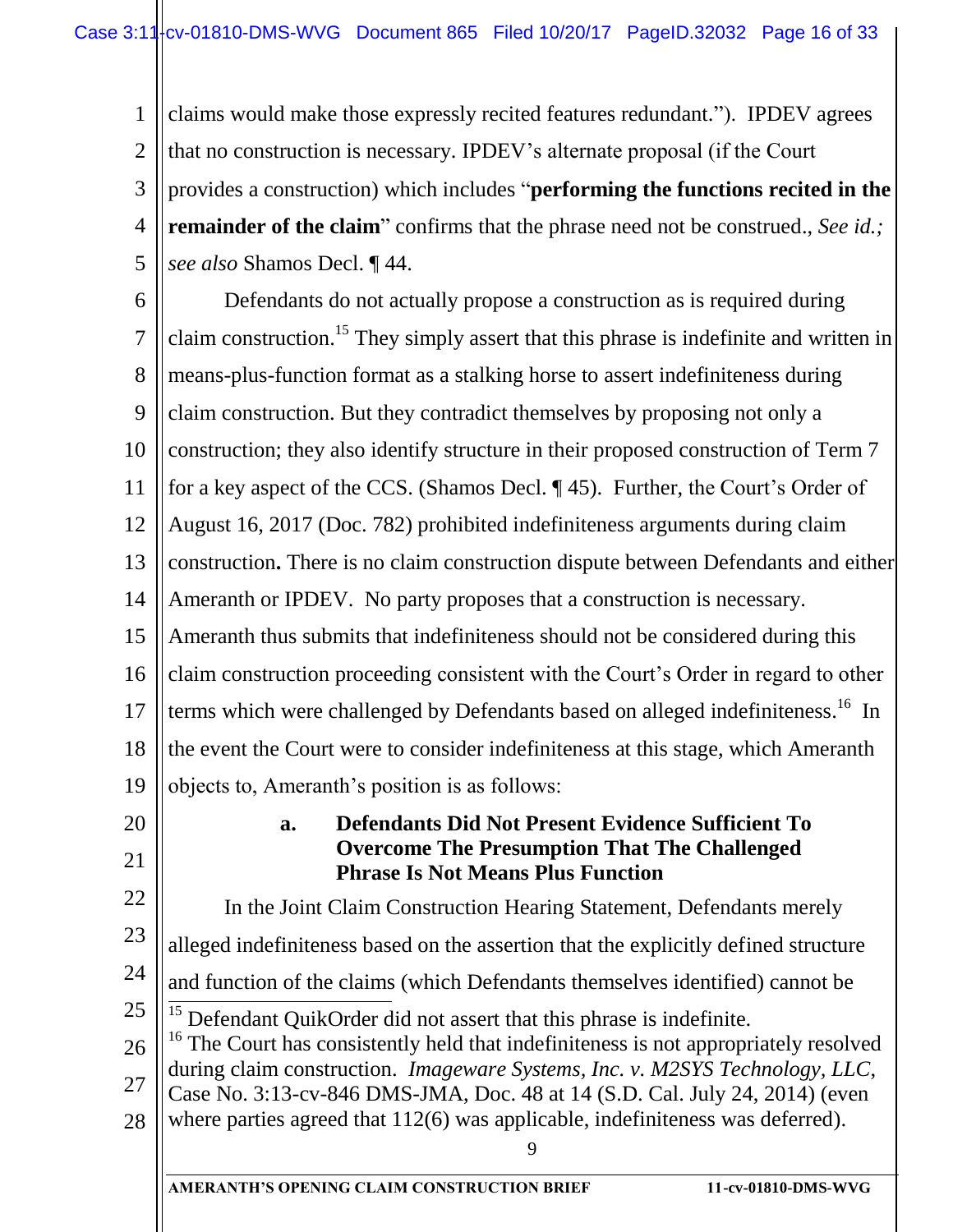1 2 3 4 5 found in the specification. This conclusory statement failed to overcome the presumption that claims which do not recite the term "means" are not subject to 112(6). The law is clear that a proponent of 112(6) treatment of a claim devoid of "means" language must present evidence which overcomes the presumption. *Williamson v. Citrix Online, LLC, 792 F.3d 1339, 1348 (Fed. Cir. 2015).*<sup>17</sup>

6

# **b. The Phrase Is Not Governed By Section 112(6)**

7 8 9 10 11 12 Defendants ignore the fact that all '077 claims are directed to "synchronization" and that the proper construction is "made, or configured to make, consistent." This requires "structure," as recited in the claims. For example, the interaction between the recited "master database" and the other claim elements including the CCS in the overall claimed system precludes 112(6) treatment of this limitation under *Williamson*. (Shamos Decl. ¶ 48).

13 14 15 16 With respect to software limitations, "the patent need only disclose sufficient structure for a person of skill in the field to provide an operative software program for the specified function." *Typhoon Touch Techs., Inc. v. Dell, Inc.*, 659 F.3d 1376, 1385 (Fed. Cir. 2011) (citation omitted).<sup>18</sup>

17

10 18 19 20 21 22 23 24 25 26 27 28  $\overline{1}$ <sup>17</sup> The *Williamson* court went on to further explain: "When a claim term lacks the word 'means,' the presumption can be overcome and § 112, para. 6 will apply if the challenger demonstrates that the claim term fails to 'recite sufficiently definite structure' or else recites 'function without reciting sufficient structure for performing that function.'" *Williamson*, 792 F.3d at 1348 (emphasis added). <sup>18</sup> *See also M2M Solutions, LLC, v. Sierra Wireless America, Inc.*, CA No. 12-30- RGA, 2015 WL 5826816, at \*3 (D. Del. Oct. 2, 2015) (applying *Williamson* and *Typhoon Touch*, in holding that the term "processing module" is not a means-plusfunction limitation: "Despite the fact that the claim recites a function, the immediately following words provide algorithmic structure for performing that function."); *Microprocessor Enhancement Corp. v. Texas Instruments Inc.*, 520 F.3d 1367, 1375 (Fed. Cir. 2008) ("Functional language may also be employed to limit the claims without using the means-plus-function format."); *id.* (holding a claim to a "pipelined processor for executing instructions comprising" a "condition code" and "conditional execution decision logic" to be definite); *Sage Prod., Inc. v. Devon Indus., Inc.*, 126 F.3d 1420, 1427–28 (Fed. Cir. 1997) ("where a claim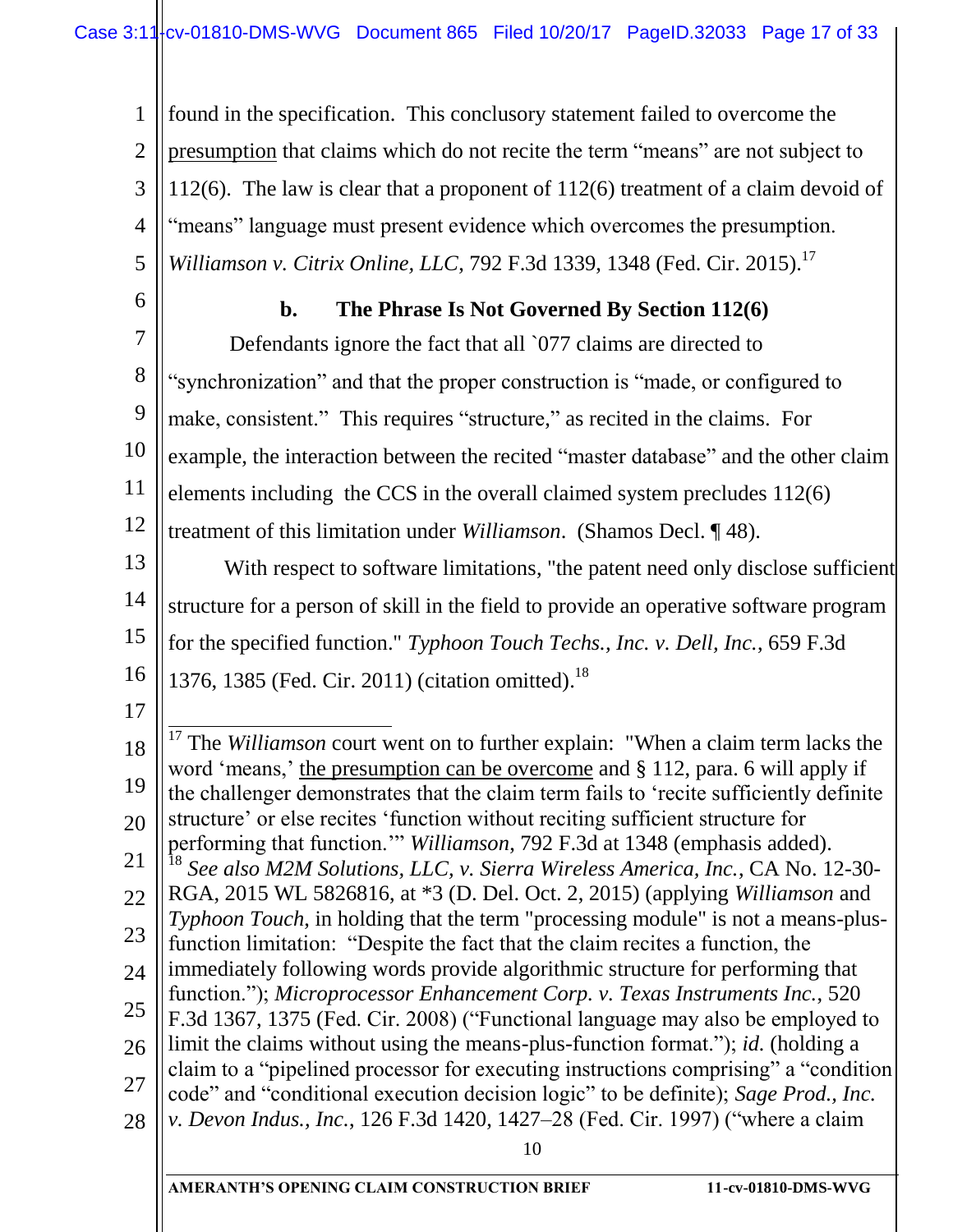| The Federal Circuit's basis for finding that a "computing unit" was not<br>$\overline{2}$<br>means-plus-function in <i>Inventio AG v. ThyssenKrupp Corp.</i> , 649 F.3d 1350, 1359<br>(Fed. Cir. 2011) is likewise applicable to the '077 claims. The Federal Circuit<br>relied on the fact that the recited "computing unit" was connected to other elements<br>$\overline{4}$<br>5<br>and the system was programmed to perform particular functions recited in the<br>claims, including generating and transmitting signals:<br>6<br>The claims recite that the computing unit is connected to the modernizing<br>device and generates a destination signal for transmission to the<br>8 |  |
|--------------------------------------------------------------------------------------------------------------------------------------------------------------------------------------------------------------------------------------------------------------------------------------------------------------------------------------------------------------------------------------------------------------------------------------------------------------------------------------------------------------------------------------------------------------------------------------------------------------------------------------------------------------------------------------------|--|
|                                                                                                                                                                                                                                                                                                                                                                                                                                                                                                                                                                                                                                                                                            |  |
|                                                                                                                                                                                                                                                                                                                                                                                                                                                                                                                                                                                                                                                                                            |  |
|                                                                                                                                                                                                                                                                                                                                                                                                                                                                                                                                                                                                                                                                                            |  |
|                                                                                                                                                                                                                                                                                                                                                                                                                                                                                                                                                                                                                                                                                            |  |
|                                                                                                                                                                                                                                                                                                                                                                                                                                                                                                                                                                                                                                                                                            |  |
|                                                                                                                                                                                                                                                                                                                                                                                                                                                                                                                                                                                                                                                                                            |  |
|                                                                                                                                                                                                                                                                                                                                                                                                                                                                                                                                                                                                                                                                                            |  |
| modernizing device. The claims elaborate that the computing unit is<br>connected to the floor terminals of the elevator system, and evaluates                                                                                                                                                                                                                                                                                                                                                                                                                                                                                                                                              |  |
| incoming call reports, destination floors, and identification codes to<br>generate the destination signal for processing by the modernizing device.                                                                                                                                                                                                                                                                                                                                                                                                                                                                                                                                        |  |
| Similarly, the communications control software ("CCS") is "connected to" the                                                                                                                                                                                                                                                                                                                                                                                                                                                                                                                                                                                                               |  |
| master database and its master database file structure and programmed handheld                                                                                                                                                                                                                                                                                                                                                                                                                                                                                                                                                                                                             |  |
| configuration ("PHC"). (Shamos Decl. 149).                                                                                                                                                                                                                                                                                                                                                                                                                                                                                                                                                                                                                                                 |  |
| Every one of the recited CCS functions requires a definite software structure                                                                                                                                                                                                                                                                                                                                                                                                                                                                                                                                                                                                              |  |
| in the context of the claim as a whole very similar to the <i>Inventio</i> claimed functions                                                                                                                                                                                                                                                                                                                                                                                                                                                                                                                                                                                               |  |
| of "identifying," "evaluating," "transmitting" and "generating" in a specific system                                                                                                                                                                                                                                                                                                                                                                                                                                                                                                                                                                                                       |  |
| defined by both hardware and software structure and function. Thus the claim                                                                                                                                                                                                                                                                                                                                                                                                                                                                                                                                                                                                               |  |
| elements themselves define a structural system including the CCS which a POSA                                                                                                                                                                                                                                                                                                                                                                                                                                                                                                                                                                                                              |  |
| would understand as definite structure. (Shamos Decl. $\P$ 50, 51, 52). <sup>19</sup>                                                                                                                                                                                                                                                                                                                                                                                                                                                                                                                                                                                                      |  |
| Other Federal Circuit caselaw also makes clear that recitation of a claim                                                                                                                                                                                                                                                                                                                                                                                                                                                                                                                                                                                                                  |  |
| limitation's connections, functions and operation in the remainder of the claim                                                                                                                                                                                                                                                                                                                                                                                                                                                                                                                                                                                                            |  |
| recites a function, but then goes on to elaborate sufficient structure, material, or<br>acts within the claim itself to perform entirely the recited function, the claim is not                                                                                                                                                                                                                                                                                                                                                                                                                                                                                                            |  |
| in means-plus-function format."); Affinity Labs of Texas, LLC v. Samsung Elecs.<br>Co., No. 1:12-cv-557, 2014 U.S. Dist. LEXIS 184075, at *12-*13 (E.D. Tex. June                                                                                                                                                                                                                                                                                                                                                                                                                                                                                                                          |  |
| 4, 2014) (holding that "software" connotes structure).<br>$19$ The decision in <i>Inventio</i> also relied on the specification to support the                                                                                                                                                                                                                                                                                                                                                                                                                                                                                                                                             |  |
| determination of whether the "computing unit" was a means-plus-function<br>limitation. The '077 specification demonstrates that the CCS is not a MPF                                                                                                                                                                                                                                                                                                                                                                                                                                                                                                                                       |  |
| limitation. (Shamos Decl. $\P$ 52, fn. 15).                                                                                                                                                                                                                                                                                                                                                                                                                                                                                                                                                                                                                                                |  |
| 11                                                                                                                                                                                                                                                                                                                                                                                                                                                                                                                                                                                                                                                                                         |  |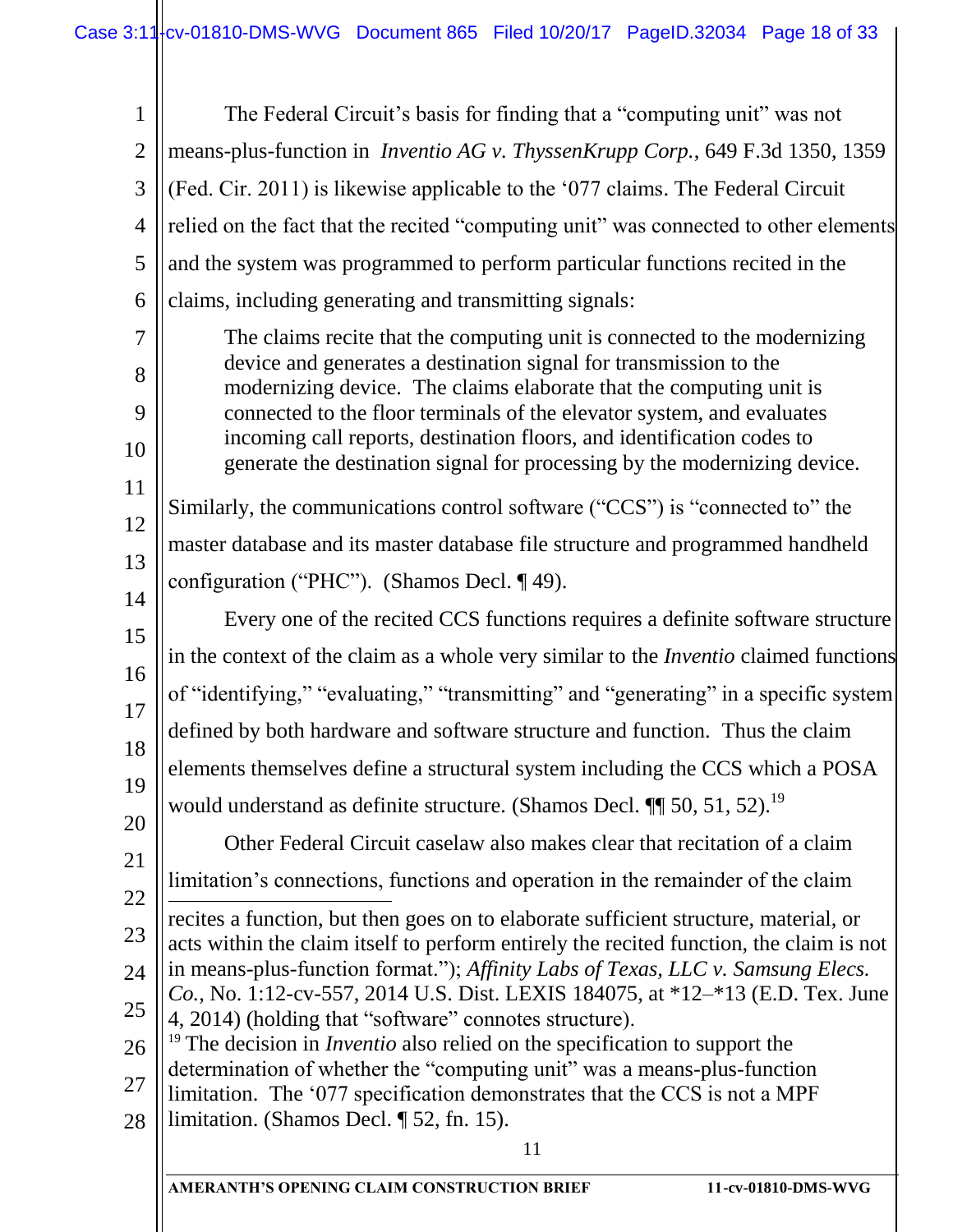| $\mathbf{1}$   | removes the limitation from Section $112(6)$ :                                                                                                |
|----------------|-----------------------------------------------------------------------------------------------------------------------------------------------|
| $\overline{2}$ | Structure may also be provided by describing the claim limitation's                                                                           |
| 3              | operation, such as its input, output, or connections. The limitation's<br>operation is more than just its function; it is how the function is |
| $\overline{4}$ | achieved in the context of the invention.                                                                                                     |
| 5              | Apple, Inc. v. Motorola, Inc., 757 F. 3d 1286, 1299 (Fed. Cir. 2014).                                                                         |
| 6              | [T] he claims do not nakedly recite heuristics without further<br>description in the remaining claim language and specification. To the       |
| $\overline{7}$ | contrary, the claim language and specification disclose the heuristics'                                                                       |
| 8              | operation within the context of the invention, including the inputs,<br>outputs, and how certain outputs are achieved.                        |
| 9              | <i>Id.</i> , 757 F.3d at 1301. Just as Defendant Apple successfully argued that its claims                                                    |
| 10             | were not subject to Section 112(6) in the <i>Motorola</i> case, the very analogous '077                                                       |
| 11             | structure and limitations are likewise not subject to $112(6)$ for the same reasons.                                                          |
| 12             | (Shamos Decl. $\P$ 53).                                                                                                                       |
| 13             | Further, there is structural meaning in terms which include "interface" with                                                                  |
| 14             | an appropriate identifier, e.g., "real time interface" recited in claim 13 and                                                                |
| 15             | "graphical user interface" recited in all claims. See Apex v. Raritan Computer, 325                                                           |
| 16<br>17       | F.3d 1364, 1373 (Fed. Cir. 2003) (holding that "the term 'circuit' with an                                                                    |
| 18             | appropriate identifier such as 'interface', 'programming', and 'logic', certainly                                                             |
| 19             | identifies some structural meaning to one of ordinary skill in the art."). <sup>20</sup>                                                      |
| 20             | The CCS (claim 13) configures the programmed handheld configuration for                                                                       |
| 21             | display on a handheld graphical user interface and thus this software element is a                                                            |
| 22             | recitation of structure which produces structural entities (the recited configurations                                                        |
| 23             | for handheld GUIs) pursuant to the analysis and holding of <i>Apex</i> , as would be                                                          |
| 24             | understood by a POSA. Likewise, a "real time interface" is expressly provided by                                                              |
| 25             | the CCS. (Shamos Decl. $\P$ 55).                                                                                                              |
| 26             | $^{20}$ See also In re: Certain Hybrid Vehicles, Inv. No. 337-TA-1042 (USITC Oct. 6,                                                          |
| 27             | 2017) ("The term 'controller' is a common term of art with familiar structure, not a                                                          |
| 28             | nonce word that operates as a substitute for 'means' in a claim.") (citing other<br>cases) (Exh. 12).                                         |
|                | 12                                                                                                                                            |
|                |                                                                                                                                               |

**AMERANTH'S OPENING CLAIM CONSTRUCTION BRIEF 11-cv-01810-DMS-WVG**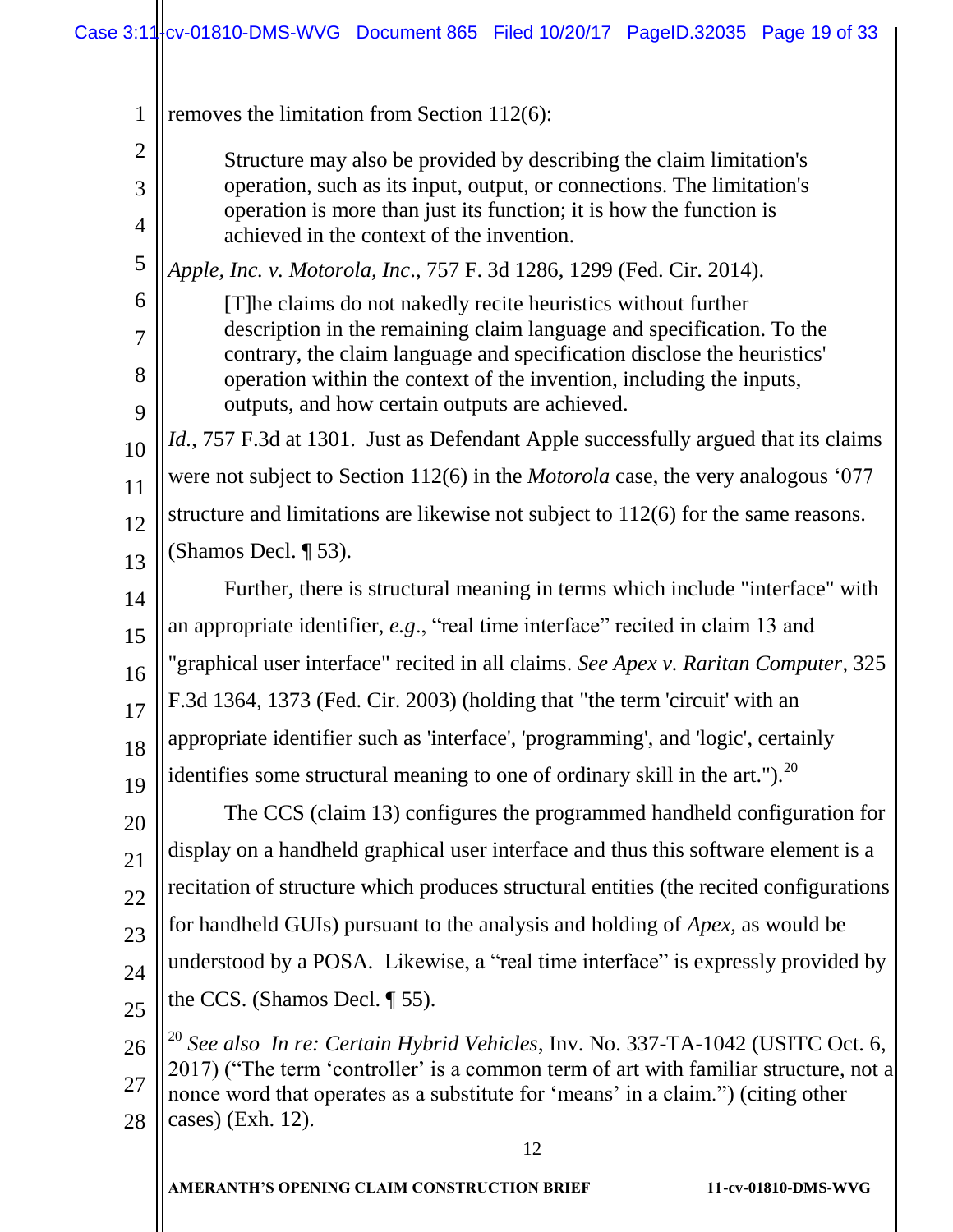#### **c. The Phrase Is Not Indefinite**

2 3 4 5 6 To prove indefiniteness, the Supreme Court has held that there must be a showing that the challenged claims "read in light of the specification delineating the patent, and the prosecution history, fail to inform, with reasonable certainty, those skilled in the art about the scope of the invention." *Nautilus, Inc. v. Biosig Instruments, Inc.*, 134 S. Ct. 2120, 2124 (2014).

7 8 9 10 11 12 13 The '077 claims, read in light of the specification, satisfy the *Nautilus* standard as detailed above. Tellingly, Defendants have proposed a construction for "format a programmed handheld configuration." The fact that Defendants could propose what they believe the CCS does to format that configuration compels the conclusion that it is not indefinite. "If a claim is indefinite, the claim, by definition, cannot be construed." *Enzo Biochem, Inc., v. Applera Corp.*, 599 F.3d 1325, 1332 (Fed. Cir. 2010); *see also* Shamos Decl. ¶ 56.

14

18

19

20

21

1

#### **d. The Specification Contains Supporting Disclosure**

15 16 17 Even if the Court were to incorrectly conclude that the CCS is governed by Section 112(6), the element and its claim-defined structure and function are clearly supported by corresponding structure in the specification. (Shamos Decl. ¶ 58).

**6. "real time synchronous communications to and from the wireless handheld computing device utilizing the programmed handheld menu configuration" / "synchronize the hospitality application information in real time between the master database, at least one wireless handheld computing device, at least one web server and at least one web page"**

22 23 24 25 26 27 Despite arguing that "synchronization" needs no construction, here Defendants reverse themselves. They also improperly lumped together these two very different phrases from two very different independent claims. They are clearly different limitations. Ameranth submits that no construction is necessary for these elements except with regard to "synchronized/synchronous" as discussed above (and "real time" if the Court determines that construction of these elements is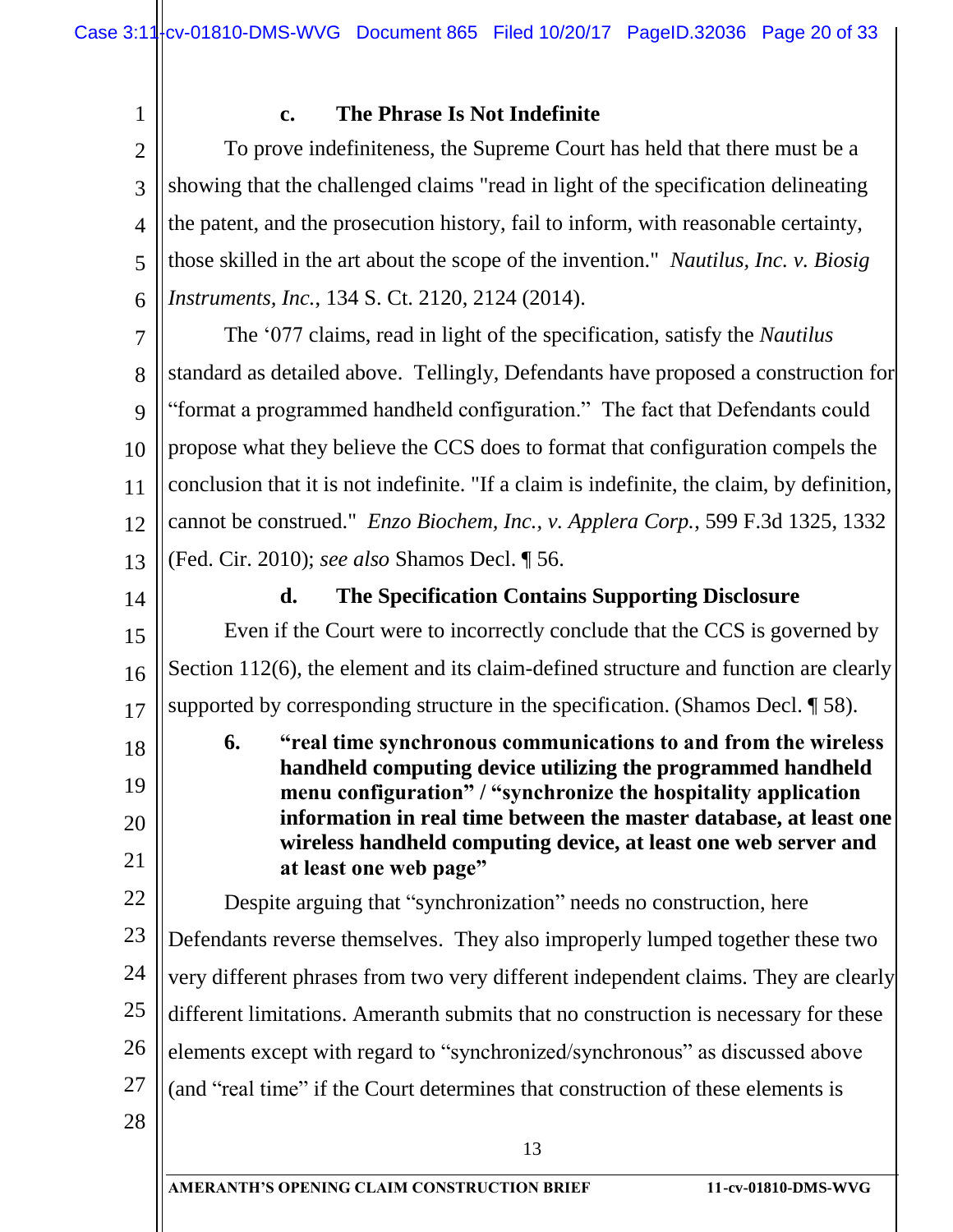1 2 3 4 5 6 7 8 9 10 necessary).<sup>21</sup> The claims themselves define these elements. (Shamos Decl.  $\P$  59). While asserting that they are the same element, Defendants inexplicably propose two very different constructions, neither of which is correct. For the first, they propose "changes made to the master menu or the programmed handheld menu configuration and selections made from the programmed handheld menu configuration are reflected instantaneously on an entire network of connected devices without a request for an update." For the second, they propose "changes in the hospitality application information are reflected instantaneously on the master database, wireless handheld computing device, web server and web page without a request for updated hospitality application information." (Shamos Decl. ¶ 60).

14 11 12 13 14 15 16 17 18 19 20 21 22 23 24 25 26 27 28 These phrases are found in different claims with very different structures. Defendants' constructions both include a "timing" limitation ("instantaneously") and "without a request for update[]." Both aspects are wrong. Neither "instantaneously" nor "request for update" appear anywhere in any claim. "Real time" (the correct "timing" limitation) does appear in the claim and specifically in these phrases. "Instantaneous" does not appear in the claims and is inconsistent with "real time." Nor does real time have anything to do with a "request for update" or the absence thereof. To the extent anything related to "timing" is construed, it must be in regard to "real time," which means "1. Having to do with the actual time during which physical events take place. 2. The performance of a computation during the actual time that the related physical process transpires in order that results of the computations are useful in guiding the physical process." This was the PTAB construction based on Defendants' own chosen technical dictionary and constructions. CBM2015-00081, Non-Inst. Dec at 16 (Exh. 2). Defendants still support this definition from the Graf Dictionary as evidenced by their citation to it in the Joint Claim Construction Chart as extrinsic evidence. Doc.  $\overline{a}$ And, as discussed above, the correct construction of "synchronized" compels rejections of both of the Defendants' proposals with respect to these terms as well.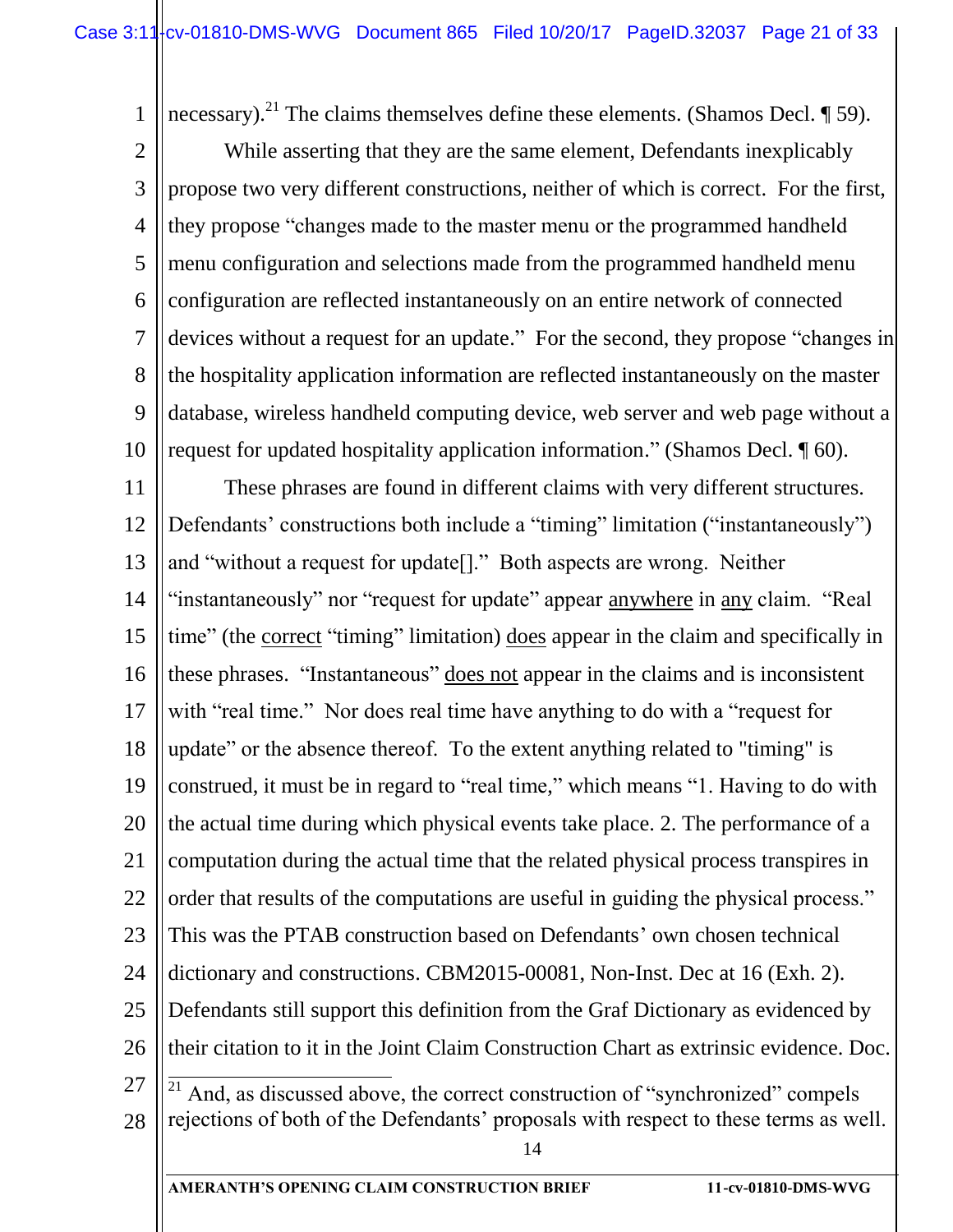1

781-1 at 11, 15, 25, 29; Graf Dictionary at 627 (Exh. 18); Shamos Decl. ¶ 61.

2 3 4 5 6 Further, the decision in *Apple v. Ameranth* precludes importation of "an entire network of connected devices" or "without a request for update" into this term. 842 F.3d at 1237 ("[N]othing in the patents' specifications indicates that a synchronous communication system is required to include a central back-office server that communicates data updates to and from multiple client devices.").

7 8 9 10 11 Also, the specification itself precludes a requirement of communication to "all devices" or "an entire network" of devices by describing communications to "the appropriate devices."<sup>22</sup> Moreover, the "**entire network**" argument is ludicrous on its face–**this** limitation itself clearly recites "to/from" a **single** ("the") wireless handheld computing device. (Shamos Decl. ¶ 63).

12 13 14 15 16 17 18 19 20 21 22 23 24 25 With respect to the second phrase, recited in claim 13, the claim itself precludes Defendants' "without a request for update" proposal. Claim 13 explicitly includes synchronization across nodes including a "Web server" and a "Web page." A POSA would know that Web users "request updates" via web browsers, as clearly stated in the specification. *See* '077 patent 13:33-54 (Exh. 7). Moreover, the specification explicitly contemplates a request for **updated** prices, *i.e*., a "query." '077 patent 11:45-46 ("*The POS interface on the handheld device* supports pricing in the database or *querying prices from the POS server*.") (emphasis added) (Exh. 7). This disclosed embodiment would be impermissibly read out of the claims by Defendants' proposal. (Shamos Decl. ¶ 64). GrubHub proposes appending the following to Defendants' proposal for the second disputed phrase (recited in claim 13): "and linked devices in the real time  $\overline{a}$  $22^{\circ}$  '077 patent 10:42-48 ("A communications control program monitors and routes all communications to *the appropriate devices*. It continuously monitors the

26 27 28 wireless network access point and all other devices connected to the network such as pagers, remote devices, internet Web links and POS software. Any message received is decoded by the software, and then routed to *the appropriate device*.") (emphasis added) (Exh. 7); *see also* CBM2015-00091, Reply Brief at 17 (Exh. 16).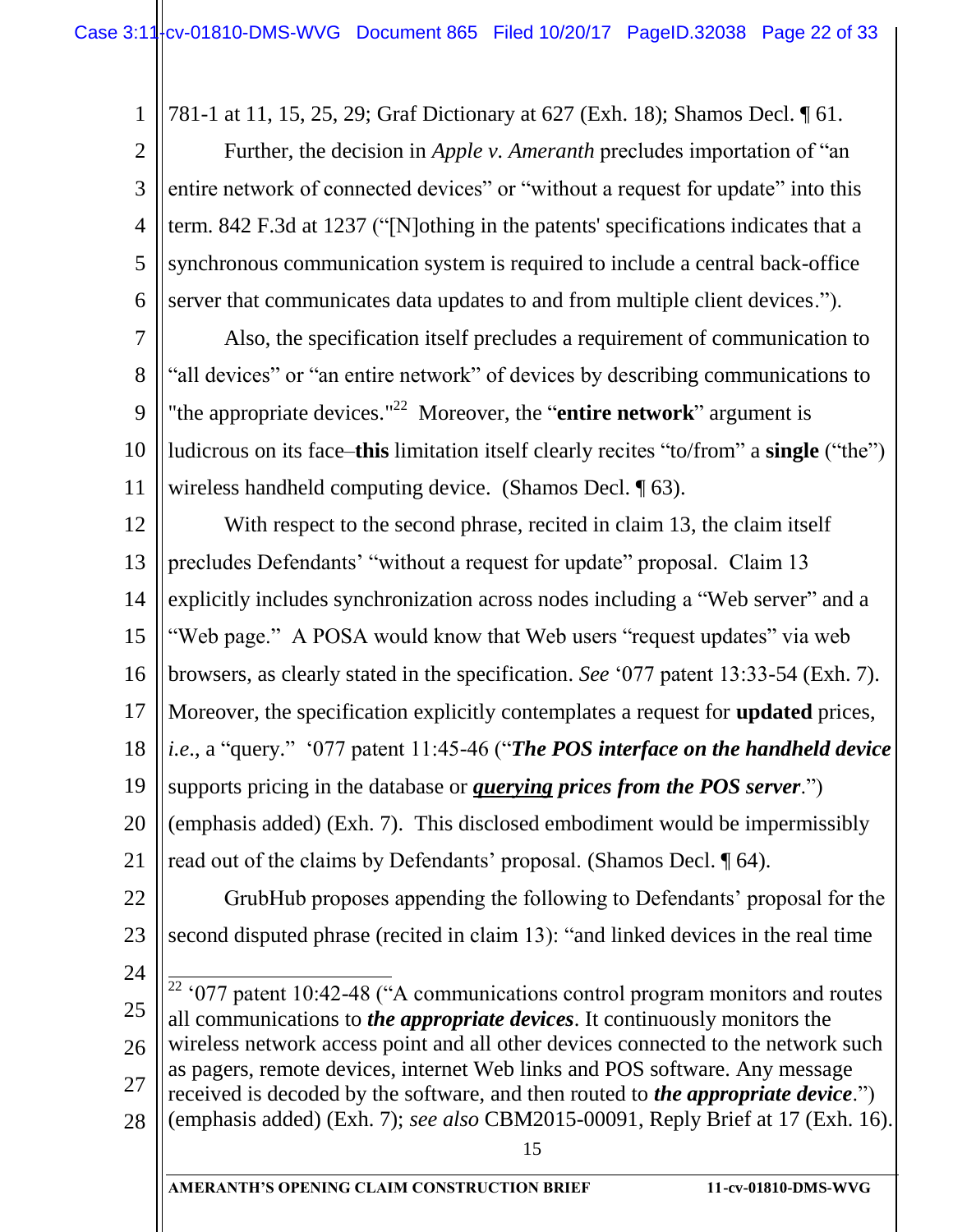1 2 3 4 5 6 7 8 9 10 11 12 13 14 15 16 17 18 synchronous menu/ordering system 'know' whether the items sought to be ordered are available when the order is entered, not immediately after." Nothing in claim 13 requires "knowing" that an item is available. Ameranth anticipates that GrubHub will try to rely on an isolated prosecution statement which was at most poorly phrased and not even close to a "clear and unmistakable disclaimer,"<sup>23</sup> while ignoring the entirety of the prosecution history and all of the previous Court and PTAB constructions none of which found any disclaimer of the type asserted by GrubHub).<sup>24</sup> GrubHub's proposal is an attempt to import unrecited limitations in an attempt to avoid infringement, with no basis in the intrinsic evidence. GrubHub's proposal must be rejected for additional reasons, including that "menu" is not even recited in claim 13, nor is "ordering" a term in any claim. Moreover, it is indisputable that "frequent customer," "reservations" and "ticketing" are types of hospitality application information disclosed by the '077 patent and that a POSA would know that one does not "order" a reservation or "customer/guest frequency information." Importing an "ordering" requirement would impermissibly read out those claimed functions and embodiments. (Shamos Decl. ¶ 65). **7. "[generate/format] a programmed handheld [menu] configuration"**

19 20 21 22 23 24 Defendants also improperly lumped together these two different terms from very different claims. Again, while contradicting themselves by claiming that the MCS and CCS terms are indefinite and lack structure, Defendants propose constructions for the functionality of these sub terms–including structure. As with the broader MCS and CCS terms themselves, Ameranth submits that construction is unnecessary for either since the claims themselves define these terms in detail.  $\overline{a}$ 

- 25
- 26

<sup>23</sup> *See, e.g., Biogen Idec, Inc. v. GlaxoSmithKline LLC*, 713 F.3d 1090, 1100 (Fed. Cir. 2013) ("We have long followed the rule that even a poorly-phrased prosecution argument does not a disclaimer make.").

27 28  $24$  For a prosecution disclaimer inquiry, "we examine the entire prosecution history." *Seachange, Inc. v. C-COR Inc.*, 413 F.3d 1361, 1372 (Fed. Cir. 2005).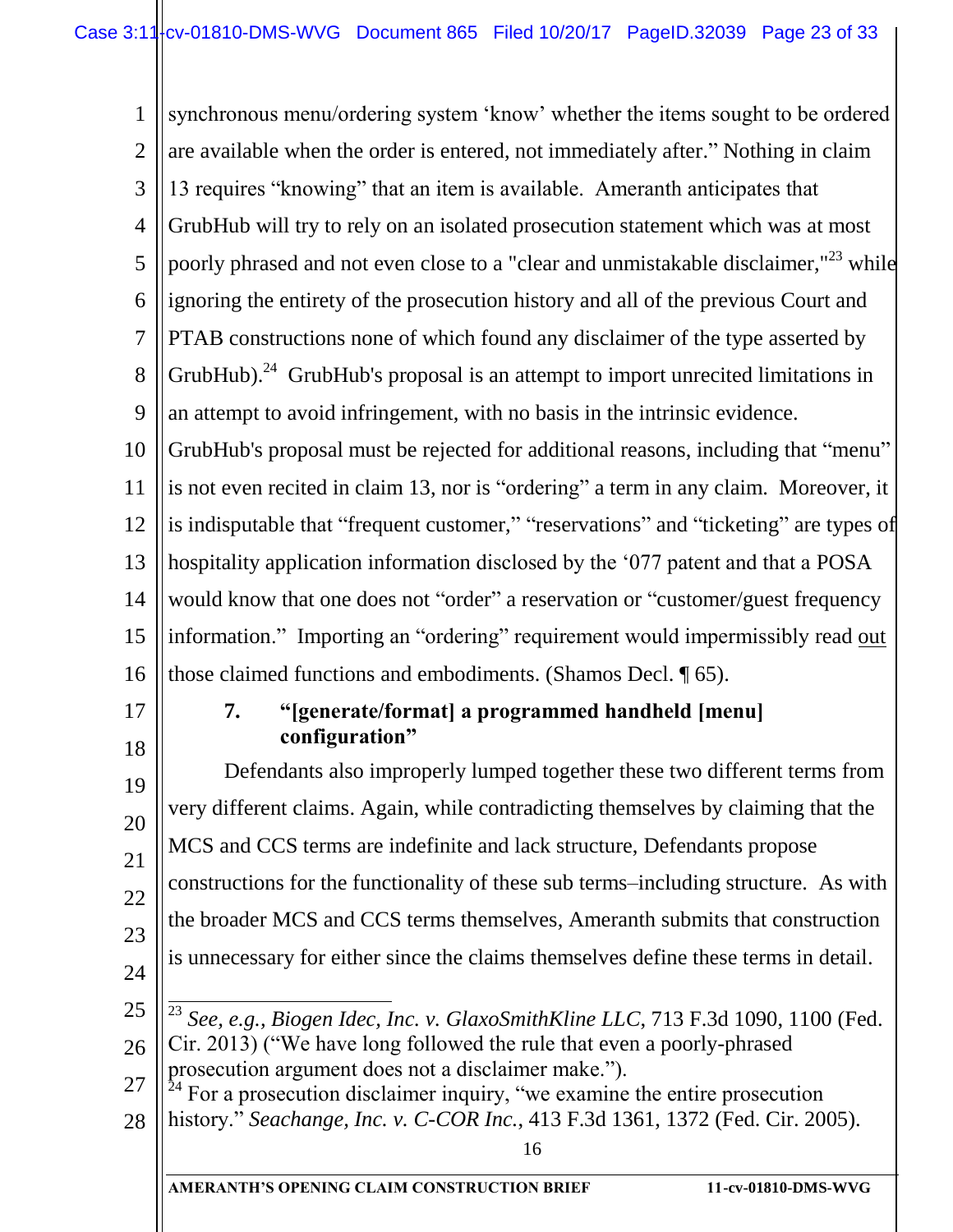1 2 3 4 5 6 The Defendant's contrived proposals read out and/or conflict with the definitions of the claims themselves. Further, unlike the "generate" term of claims 1-12, claims 13-18 use "configure" and do not include "generate" nor is the recited PHC a "menu," nor is it configured from a "master menu" that is displayed in a "first GUI," nor are its handheld displays required to be different from the display of a master menu nor are categories/items/modifiers required. (Shamos Decl. ¶ 66).

7 8 9 10 11 12 13 14 15 16 17 18 19 20 21 22 23 24 For "generate a programmed handheld menu configuration," which appears three times in each of independent claims 1 and 9 (the functionality of which is defined, *e.g*., as to claim 1 ('077 19:5-62), as part of the claimed system overall), Defendants focus only on this single term and propose "on a central server in the back office, and not on a handheld device, generate a menu that has been optimized for display on a particular handheld device." Defendants' proposal adds surplusage that is either not required by the claims or is recited elsewhere in the claims and would then require a "construction of the construction," *i.e*., the definition of "back office" which is not in any of the claims. The generation of the programmed handheld menu configuration ("PHMC"), not "menu" as incorrectly urged by Defendants, is defined throughout claims 1 and 9. *See Apple v. Ameranth*, 842 F.3d at 1237 (separately recited requirements cannot be read into a claim term). While the claims do explicitly state that the PHMC is generated by the menu configuration software, nothing in the claims precludes the presence of some functionality regarding *display* of the PHMC integral and integrated with the GUI and the mobile OS on/at the handheld device itself,  $^{25}$  nor is it precluded by the prosecution history. The mere fact that the PHMC is generated from a "master  $\overline{a}$ 

<sup>25</sup> 26 27 28 <sup>25</sup> Additionally, the examiner suggested that Ameranth might amend the claims to recite that "configuration is not done at the handheld." July 29, 2009 Interview Summary, App. Ser. No. 11/112,990 (Exh. 13). Unlike the earlier suggestion to delete "Web page" recitations from claims 1-12, here Ameranth declined to do so. Thus, Ameranth did not disclaim any configuration of the display at/on the handheld.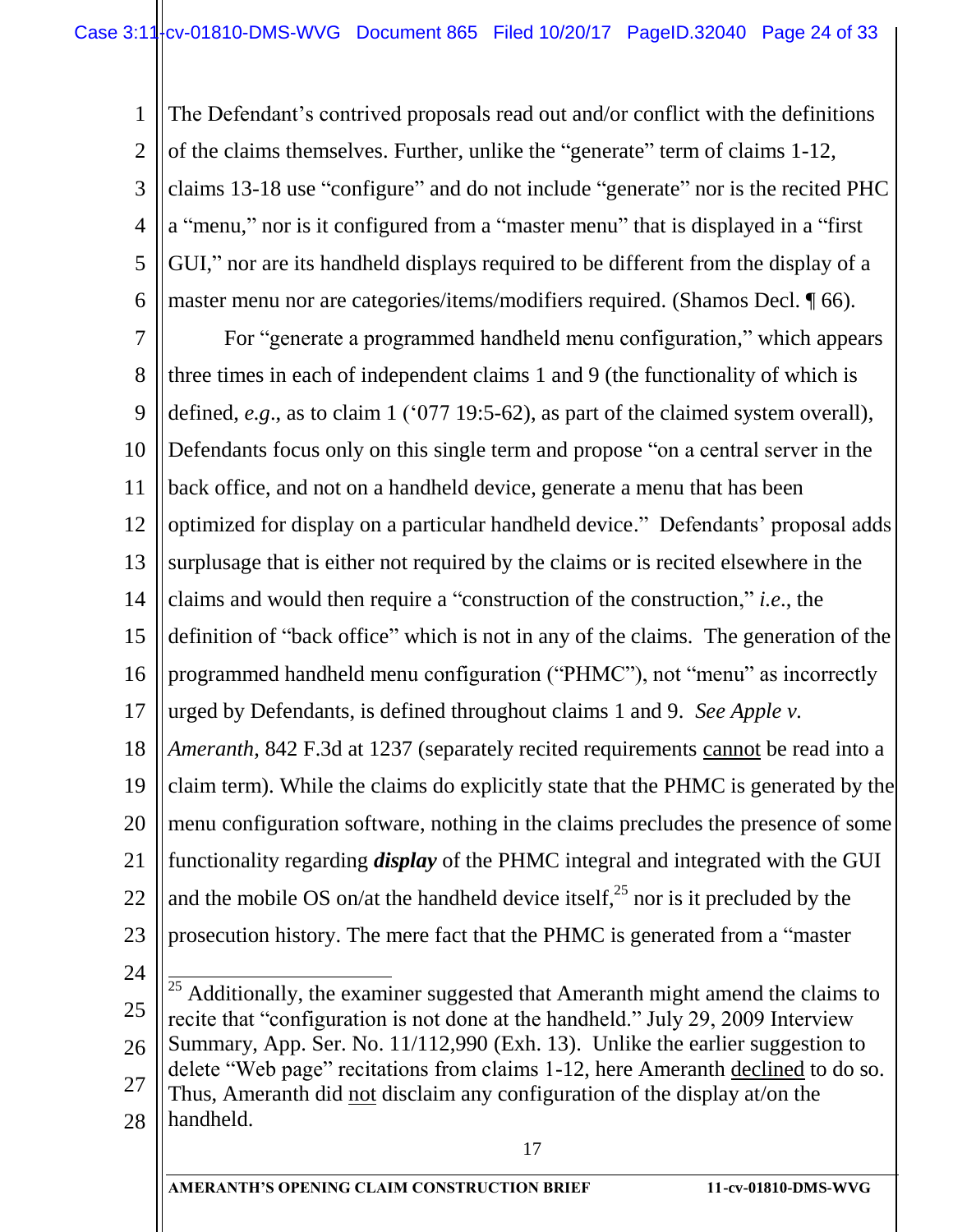1 2 3 4 5 6 7 8 9 menu" (*e.g*., in claims 1-12), does not mean that the PHMC does not take into account and "integrate" with the mobile OS on the handheld. In fact, the specification and claims themselves provide for, in fact require, just that. As explained above, the menu generation invention clearly "integrates**"** the PHMC with the mobile GUI and OS (*e.g*., Windows CE) and the claims require the PHMC "to facilitate user operations with" the handheld (and likewise for the PHC of claim 13). The requirement for "integration" of the PHMC/PHC with the mobile OS of the handheld would be understood by a POSA and cannot be read out of the claims through Defendants' proposed negative limitation.<sup>26</sup> (Shamos Decl.  $\P$  67).

18 10 11 12 13 14 15 16 17 18 19 20 21 22 23 24 25 26 27 28 For "format a programmed handheld configuration," recited in claims 13-18, Defendants once again focus on a single term alone and ignore the explicit requirements within the claim itself by proposing "at a central server in the back office, and not on a handheld device, format hospitality application information that has been optimized for display on a particular handheld device." Defendants' proposal seeks to redefine the "configured" functionality defined in the preceding wherein clause and parses out the "of at least **two different** wireless handheld computing device display sizes" from the claim. The "**two different**" limitation innately eviscerates Defendants' attempt to inject "on **a particular"** handheld. Here again, they ignore what the claim says and add uncited and unrequired surplus terms out of thin air and seek a negative limitation in conflict with the claim itself and the specification. The CCS "configures" the hospitality <sup>26</sup> Ameranth's argument during prosecution against the Micros HHT in regard to `077 claims 1-12 was directed only to "manual**"** programming/generation by a human "programmer/operator" on the Micros HHT itself. The '077 examiner and the PTAB (in CBM2015-00081) fully understood that the `077 claims distinguished the Micros reference. (Exh. 2). Ameranth's inventions eliminated the "dual menu programming" requirement of Micros and other such prior art systems. This did not preclude some PHMC/PHC "integration" with the features of the OS on the handhelds, any more than the GUI of the claimed "master menu" interactions with its associated OS can be read out of claims 1 and 9. (Shamos Decl.  $\P$  67).

**AMERANTH'S OPENING CLAIM CONSTRUCTION BRIEF 11-cv-01810-DMS-WVG**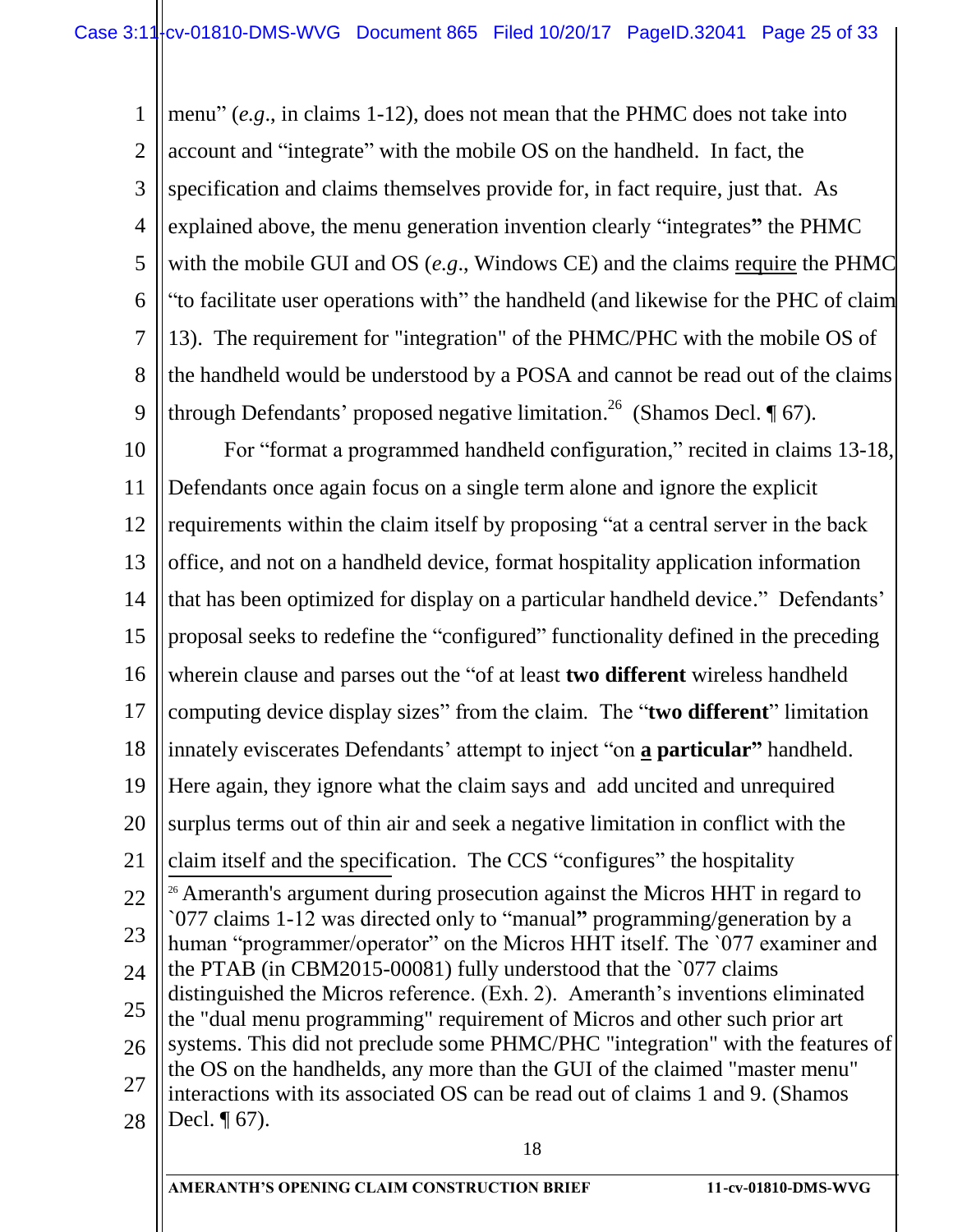1 2 3 4 5 6 7 8 9 10 application information and formats the programmed handheld configuration ("PHC") "for display" on the handheld and the PHC integrates with the mobile OS on the *two* or more different handhelds. This is defined throughout claim 13; other aspects of the claim cannot be merged into and redefined within this single term. *See Apple v. Ameranth*, 842 F.3d at 1237 (separately recited requirements cannot be read into a claim term). (Shamos Decl. ¶¶ 68, 69). Further, these claims recite a "**Web** server," not a single "**central** server" and the decision in *Apple v. Ameranth* precludes importation of "central server" or "back office" functionality into the construction of this specific "format" term to the exclusion of all relevant functionality on the handheld as recited in the claim overall. 842 F.3d at 1237.

11

#### **8. "menu configuration software"**

12 13 14 15 16 17 18 19 20 21 22 23 24 25 Ameranth submits that construction of this term is unnecessary. Again, the claim itself defines this term as is confirmed by Defendants (Doc. 781-1 at 4-6 (Defendants' identification of functions "a" thru "d")). IPDEV proposes "any software application capable of generating a menu configuration, downloading the menu configuration to a user based on the user's request, and carrying out the functions recited in the remainder of the claim." IPDEV's proposal that the phrase be construed as "carrying out the functions recited in the remainder of the claim" is a further clear confirmation that the phrase need not be construed because the claims themselves define the meaning of the phrase. IPDEV's attempt to insert "downloading the menu configuration to a user based on the user's request" is a transparent attempt to import limitations which are not in the claims simply for purposes of trying to read the sparse Web page-only disclosure of IPDEV's '449 patent into the limitation. There is no basis for such importation. (Shamos Decl. ¶ 70).

- 27 Defendants do not actually propose a construction as is required during claim construction. Defendants simply assert that this phrase is indefinite and in
- 28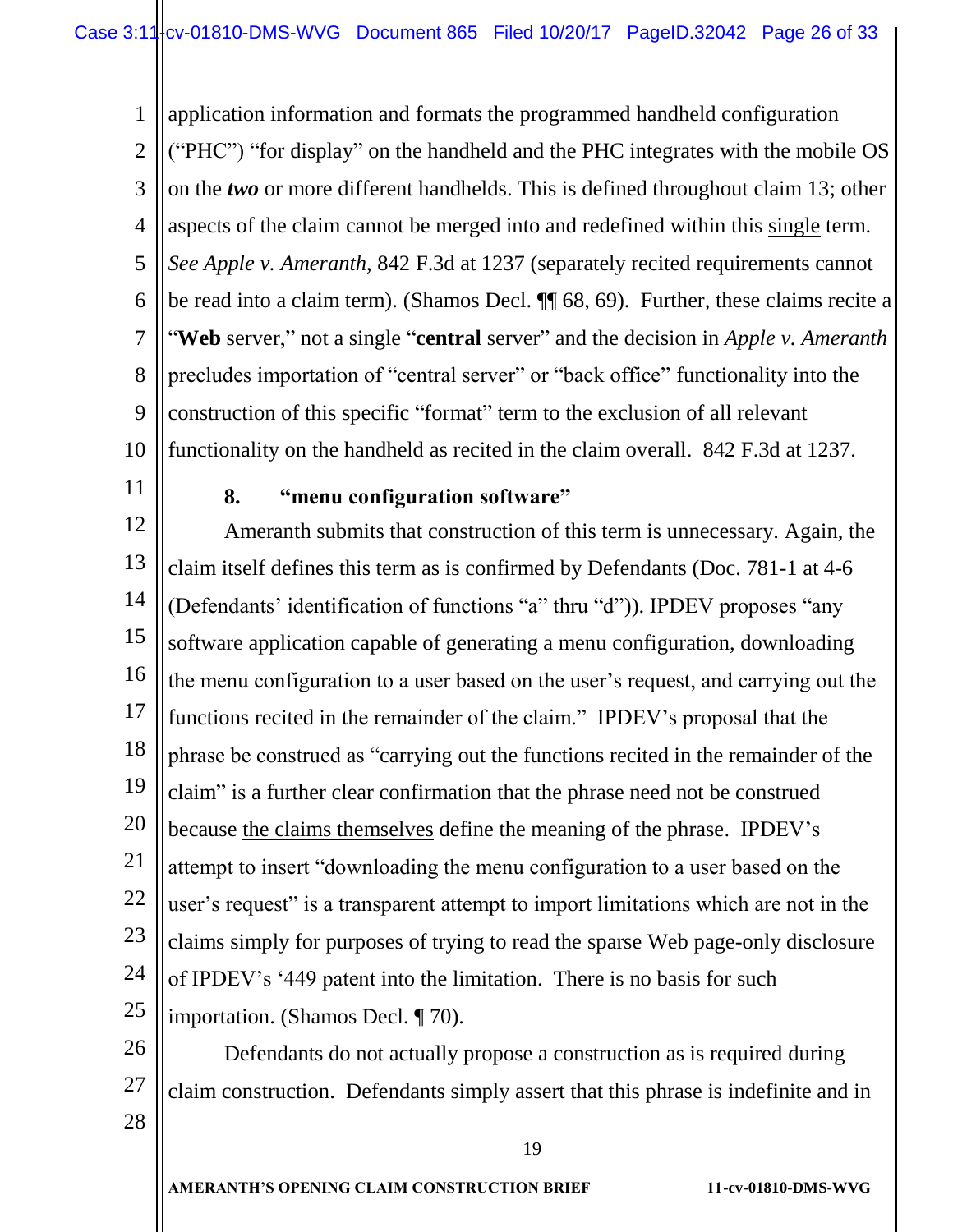1  $\mathcal{D}_{\mathcal{L}}$ 3 4 5 6 7 8 9 means-plus-function format as a stalking horse to assert indefiniteness.<sup>27</sup> Yet, as explained above, they propose a construction and identify structure as regards Term 7 (the "generate a PHMC" term), which of course is what the allegedly "indefinite" MCS term does. (Shamos Decl. ¶ 71). Further, the Court's Order of Aug. 16, 2017 (Doc. 782) prohibited indefiniteness arguments during claim construction. The only claim construction dispute is between Ameranth and IPDEV. Ameranth thus submits that indefiniteness should not be considered during this proceeding. In the event the Court were to consider indefiniteness at this stage, which Ameranth objects to, Ameranth's position is as follows:

# 10 11

#### **a. Defendants Did Not Present Evidence Sufficient To Overcome The Presumption That The Challenged Phrase Is Not Means Plus Function**

12 13 14 15 16 As discussed above with respect to the "communications control software" limitation, Defendants have not provided evidence sufficient to overcome the presumption that claims without the use of the term "means" are not subject to 112(6). As discussed above, Defendants provided no argument at all in the Joint Claim Construction Hearing Statement as to this requirement.

17 18

21

22

# **b. The Challenged Limitation Is Not Governed By § 112(6)**

19 20 23 24 25 As discussed above in regard to the CCS limitation, Defendants ignored the fact that all `077 claims are directed to "synchronization" and that the proper construction of "synchronization" is "made, or configured to make, consistent." Combining that fatal omission with the fact that Defendants also ignored the proper construction of "master menu" and how it interacts with the other elements of the claimed system including "menu configuration software," Defendants further failed to apply or properly consider *Williamson*. (Shamos Decl. ¶ 74).

26

In fact, the critical role of the "master menu," which is stored on the "data storage device" (which is connected to the "central processing unit" and which



27

 $\overline{a}$ 

 $27$  Defendant QuikOrder does not assert that this phrase is indefinite.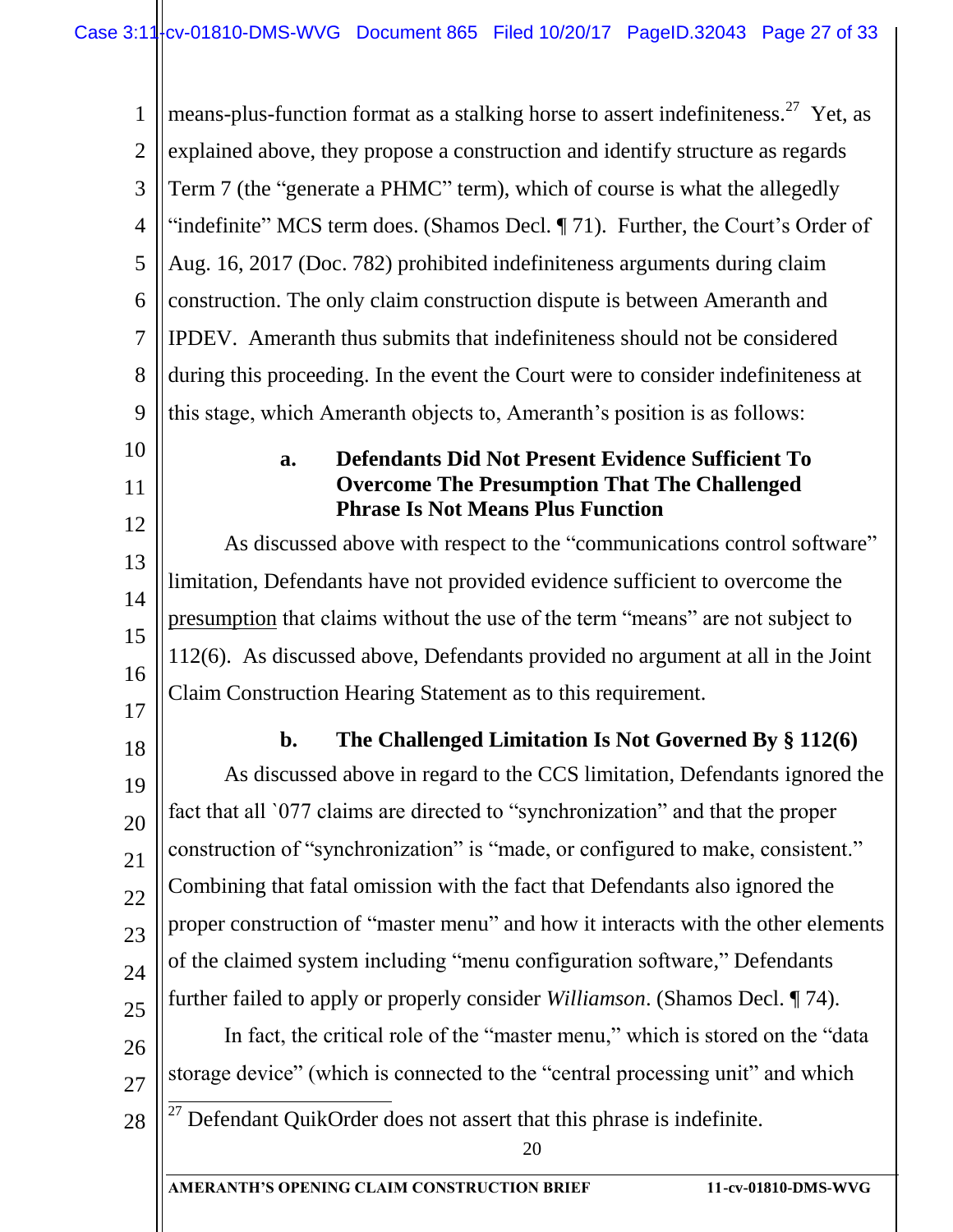21 **AMERANTH'S OPENING CLAIM CONSTRUCTION BRIEF 11-cv-01810-DMS-WVG** 1 2 3 4 5 6 7 8 9 10 11 12 13 14 15 16 17 18 19 20 21 22 23 24 25 26 27 28 interacts with the "operating system including the first graphical user interface), all synchronizing via the "master menu file structure" and the "menu configuration software"/"programmed handheld menu configuration," would be understood by a POSA to impart the requisite structure, as confirmed by the PTAB in prior proceedings. $^{28}$  The claim elements themselves thus provide the requisite structure that a POSA would fully understand. Additionally, applying the correct construction for "synchronized" as "configured for consistency," this is a readily understood software function, the structure of which is readily understood, just as Apple's expert Turnbull correctly concluded did not require disclosure of any specific "algorithm" because it is clear what the software structure must be. CBM2015-00081, Exhibit 1002 at ¶ 74 (Exh. 14); *see also* Shamos Decl. ¶ 75. 29 Similar to the claim elements at issue in *Inventio v. ThyssenKrupp*, 649 F.3d at 1359, as discussed above, the menu configuration software ("MCS") is "connected to" the CPU, data storage device, OS, first GUI, master menu file structure and PHMC. (Shamos Decl. ¶ 76). With respect to the enumerated MCS functions above, every one of the recited functions requires a definite software structure in the context of the claim as a whole very similar to the *Inventio* claimed functions of "identifying," "evaluating," "transmitting" and "generating" in a specific system defined by both hardware and software structure and function (discussed above in regard to the  $CCS$  element).<sup>30</sup> Thus the claim elements themselves define a structural system including menu configuration software which a POSA would understand as definite structure. (Shamos Decl. ¶ 77).  $\frac{1}{2}$ <sup>28</sup> *See, e.g*., CBM2014-00014, Non-Inst. Dec., Paper 19 at 39 ("the system is enabled to synchronize, in real time, information between a programmed handheld menu configuration and a master menu file structure …") (Exh. 1).  $^{29}$  As discussed above, "the patent need only disclose sufficient structure for a person of skill in the field to provide an operative software program for the specified function." *Typhoon Touch*, 659 F.3d at 1385. <sup>30</sup> See also the discussion above regarding the *Apple v. Motorola* case.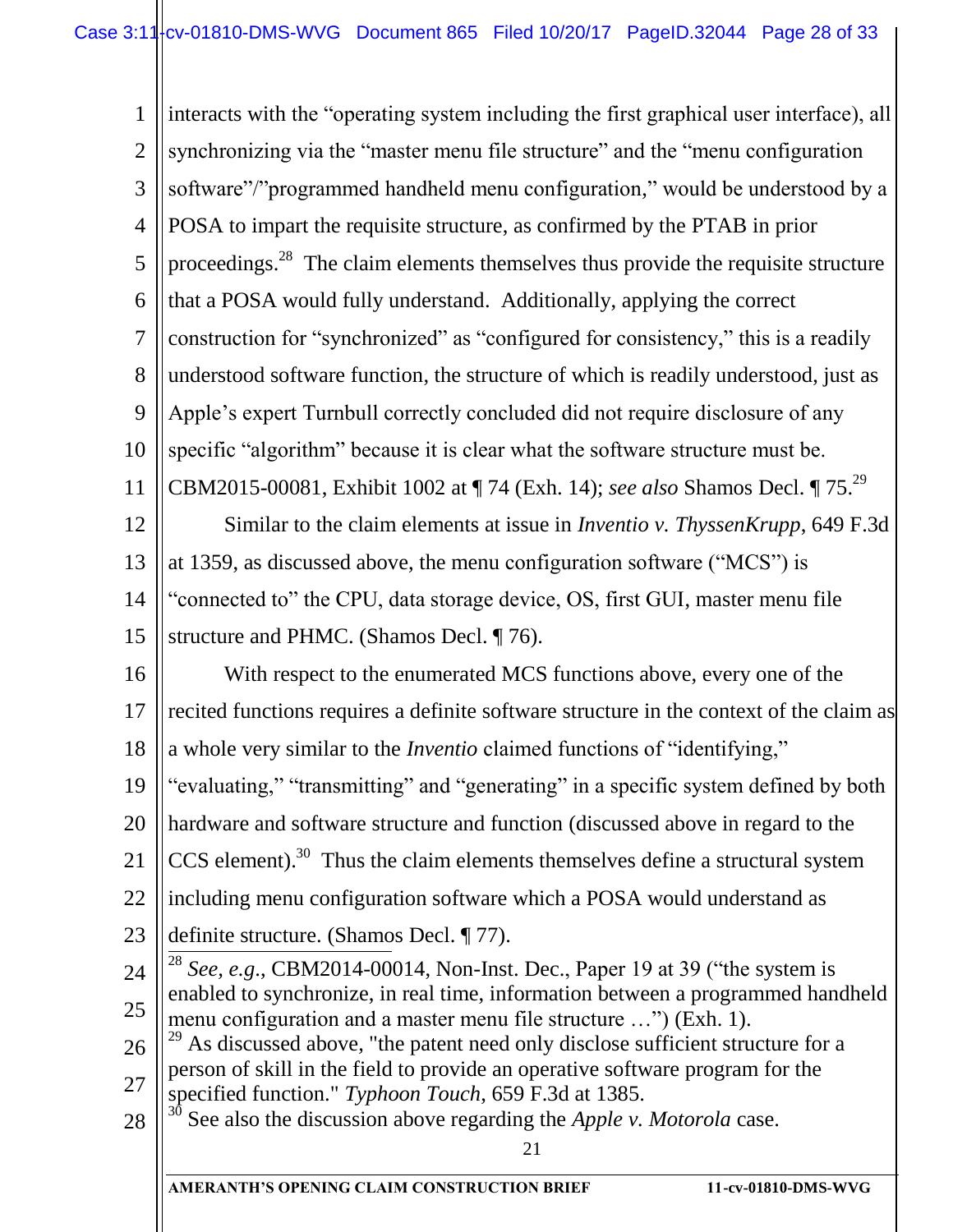1 2 3 4 5 6 7 8 9 10 11 The MCS (claims 1 and 9) generates the PHMC for display on a handheld GUI and thus this software element is a recitation of structure which produce structural entities (the recited configuration for handheld GUIs) pursuant to the analysis and holding of *Apex,* as discussed above*,* as would be understood by a POSA*.* A POSA would thus know that the software provides structure on this basis alone pursuant to *Apex*. For the same reason, pursuant to *Apex*, "programmed" in the claims is modified by the identifiers "handheld menu configuration" and thus "programmed" is defined as structure by these identifiers. The MCS generates the programmed handheld menu configuration and thus this software element is a recitation of structure which produce structural entities (the recited configuration), as would be understood by a POSA. (Shamos Decl. ¶ 78).

12

#### **c. The Limitation Is Not Indefinite**

13 14 15 16 17 18 19 20 21 As discussed above with respect to the CCS limitation, the claims, including the MCS, when read in light of the specification, "inform with reasonable certainty those skilled in the art about the scope of the invention." *Nautilus*, 134 S. Ct. at 2124. This is demonstrated by Defendants' proposal of a construction for "generate a programmed handheld menu configuration." The fact that Defendants could propose what they believe the menu configuration software does to generate that configuration compels the conclusion that the limitation is not indefinite. "If a claim is indefinite, the claim, by definition, cannot be construed." *Enzo v. Applera*, 599 F.3d at 1332; Shamos Decl. ¶ 79.

22

# **d. The Specification Contains Supporting Disclosure**

23 24 25 Even if the Court were to incorrectly conclude that the MCS is governed by Section 112(6), the element and its claim-defined structure and function are supported by corresponding structure in the specification. (Shamos Decl. ¶ 80).

26 27

28

# **9. "cascaded sets of linked graphical user interface screens"** Ameranth submits that construction is unnecessary. Defendants attempt to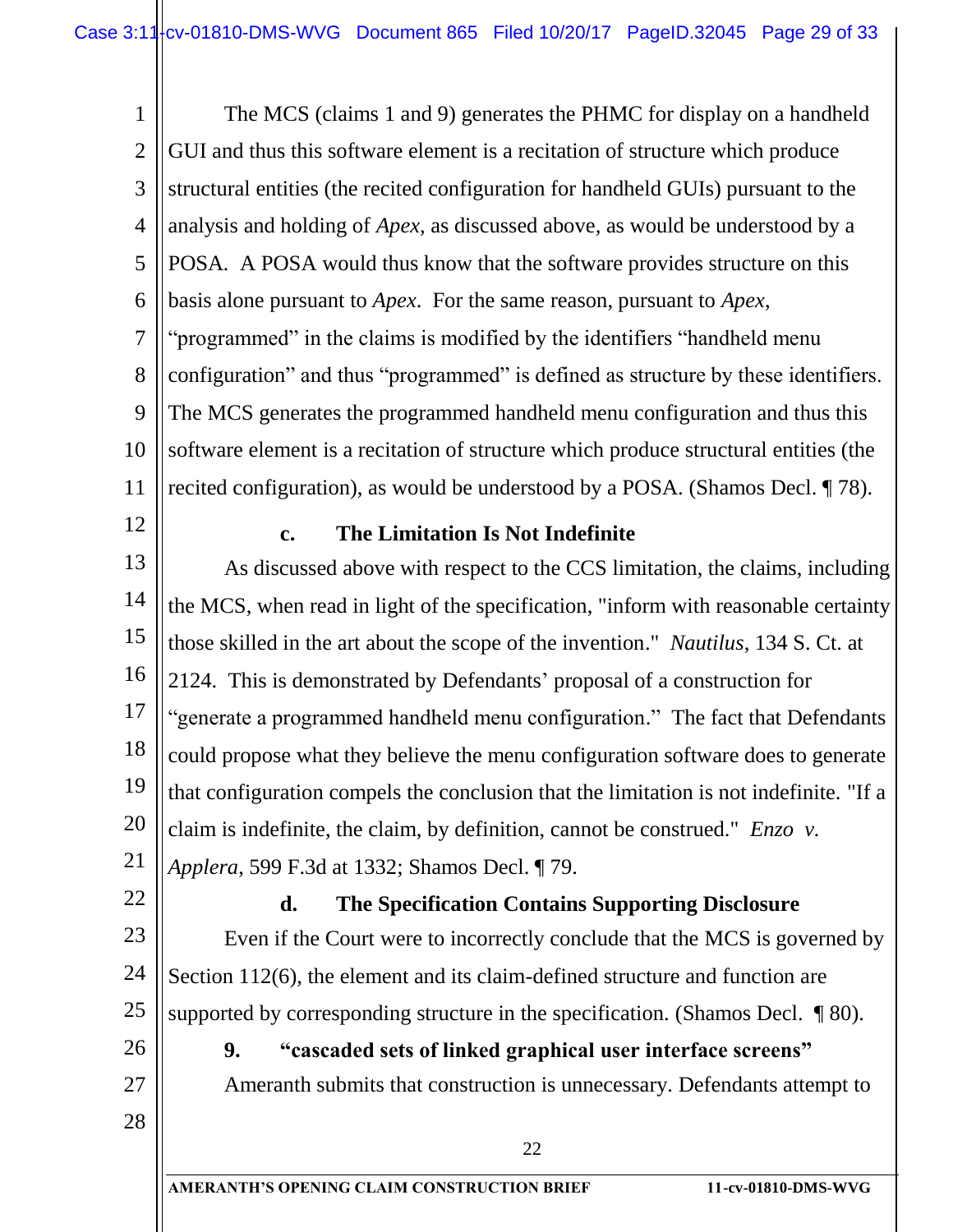1 2 3 4 5 6 7 8 9 insert a requirement out of thin air that the recited GUI screens "are displayed in an overlapping fashion such that at least a portion of each selected screen remains visible." There are no "overlapping" or "remains visible" limitations in the claims nor teaching of such in the '077 specification or prosecution history.<sup>31</sup> These terms would need new constructions of their own. The common and ordinary meaning of "cascaded" is simply to be arranged in succession. This is apparent from the claims themselves, and thus no construction is needed. If construed, the phrase simply means "sets of graphical user interface screens whose members are linked and arranged in succession." (Shamos Decl. ¶ 81).

10 11 12 13 14 15 16 Defendants apparently will attempt to rely on the specification disclosure of standard "Windows" systems related to the "master menu" displayed on a "first GUI" of claims 1-12 and then extrinsic definitions based thereon. This is incorrect because the '077 patent discloses Windows CE as the exemplary handheld device operating system. '077 Figure 7 (Exh. 7) clearly shows a handheld device GUI which has cascading linkages (at top) but does not display the menu screens thereunder concurrently. (Shamos Decl. ¶ 82).

23 17 18 19 20 21 22 23 24 25 26 27 28 Further, the specification clearly refers to the GUI on the handhelds, as shown in Figure 7, as "page-type," which was different from the "first GUI" of claims 1 and 9. "Pag[ing] through" ('077 11:33-41 (Exh. 7)) correlated with "cascading" "pages" in the '077 patent, which would have been readily apparent to a POSA by looking at Figure 7 including the "**direction**" option of that Figure, clearly showing the "linkages" between the GUI screens. There is nothing in the specification about "pages" which would have required "overlapping" screens. Further, the claim element is directed to "cascading *screens*," not "cascading  $\overline{a}$ Significantly, as discussed above in the context of the "handheld" term, Judge Sammartino recognized that the inventions of the Ameranth patent family are directed to, *inter alia*, "non PC standard" displays. Defendants wrongly seek to impose constructs from the "PC standard" world, *e.g*., "overlapping screens." Small non-PC displays were not simply smaller versions of PC standard displays.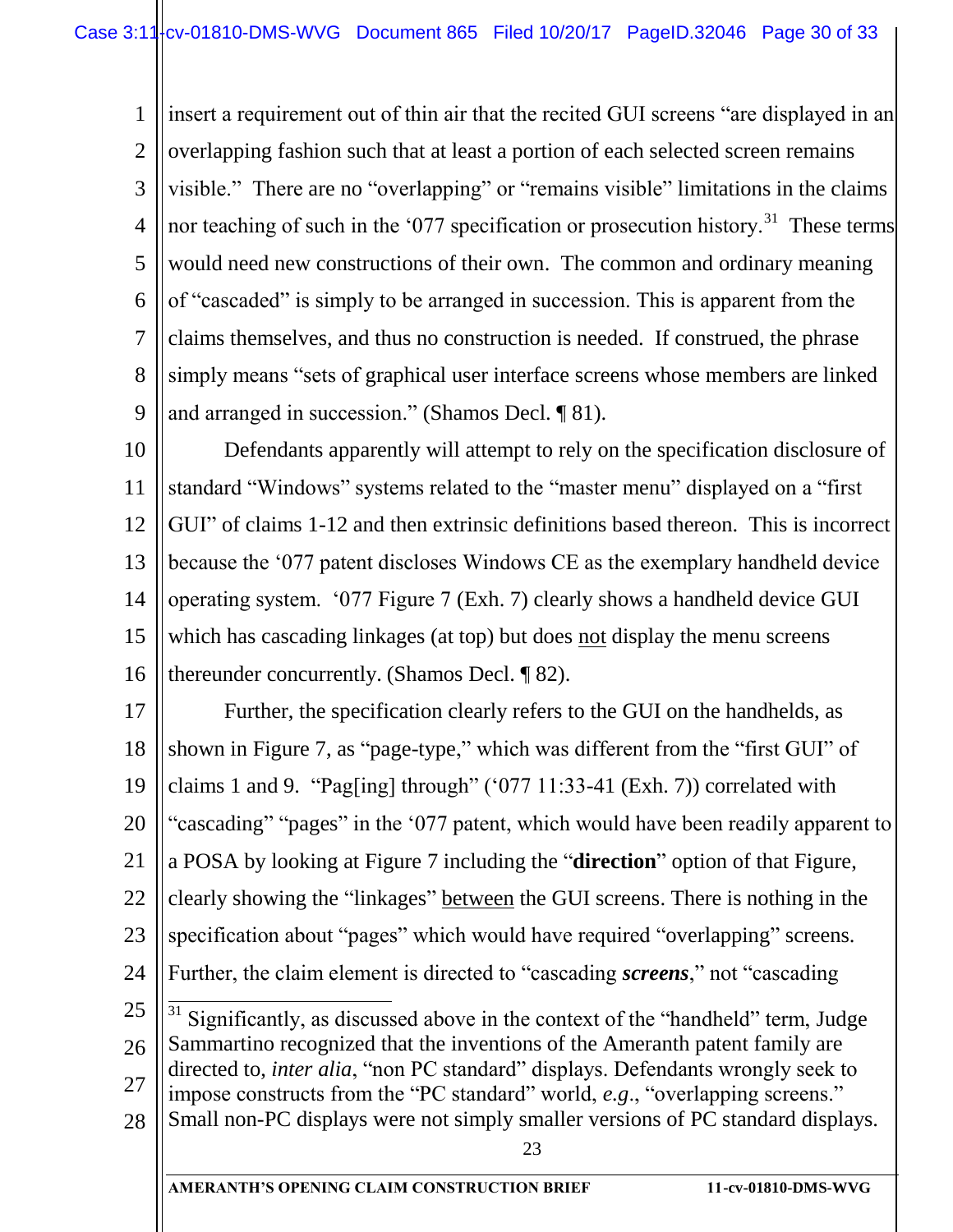1 2 3 *windows.*" The Microsoft Dictionary definition relied on by Defendants is directed only to cascading "windows." (Exh. 6). A Microsoft "window" was very different from a handheld device display screen. (Shamos Decl. ¶ 83).

4 5 6 7 8 Also, the presence of "linked" in this phrase differentiates handheld cascading screens from a standard Windows drop-down menu box system such as might be used with the "first GUI" of claims 1 and 9. A POSA would know, however, that Windows drop down **boxes** are not "linked" screens in the sense of a set of linked GUI **screens** as taught by the '077 patent. (Shamos Decl. ¶ 84).

9 10 11 12 13 14 Additionally, Defendants' new "overlapping screens" proposal is belied by their prior position in the CBMs, as well as the Board's own conclusions. There, Apple's own expert Turnbull agreed with Ameranth's proposal herein, stating with regard to "cascaded sets:" "I understand that the Board has previously construed this claim term as 'sets whose members are arranged in succession.' In the context of the Patents and a menu user interface, I agree with this construction …"

15 CBM2015-00081, Exhibit 1002 at ¶ 86 (Exh. 14); (Shamos Decl. ¶ 85).

16 17 18 19 20 21 IPDEV's proposal tries to read *in* a "hierarchical" requirement while reading **out** "linked." IPDEV does this because IPDEV's Cupps '449 specification only generates and transmits a "single" Web page at a time, thus clearly without any programmed "linkage" between the *two* or more screens of a PHMC/PHC.<sup>32</sup> "Hierarchical" does not appear in the '077 claims, and thus there is no basis for such a construction. (Shamos Decl. ¶ 86).

22

# **10. "customized display layout"**

24 23 24 25 26 27 28 Ameranth submits that construction is unnecessary. A POSA would readily understand the common and ordinary meaning as defined by the claims themselves. However, if construed, Ameranth agrees with IPDEV's proposal if the construction is consistent with the claim elements as a whole and specifically with  $\overline{a}$  $32$  Thus in the '449 patent, only one "Web page" (which is not even a GUI screen) ever even exists at one time.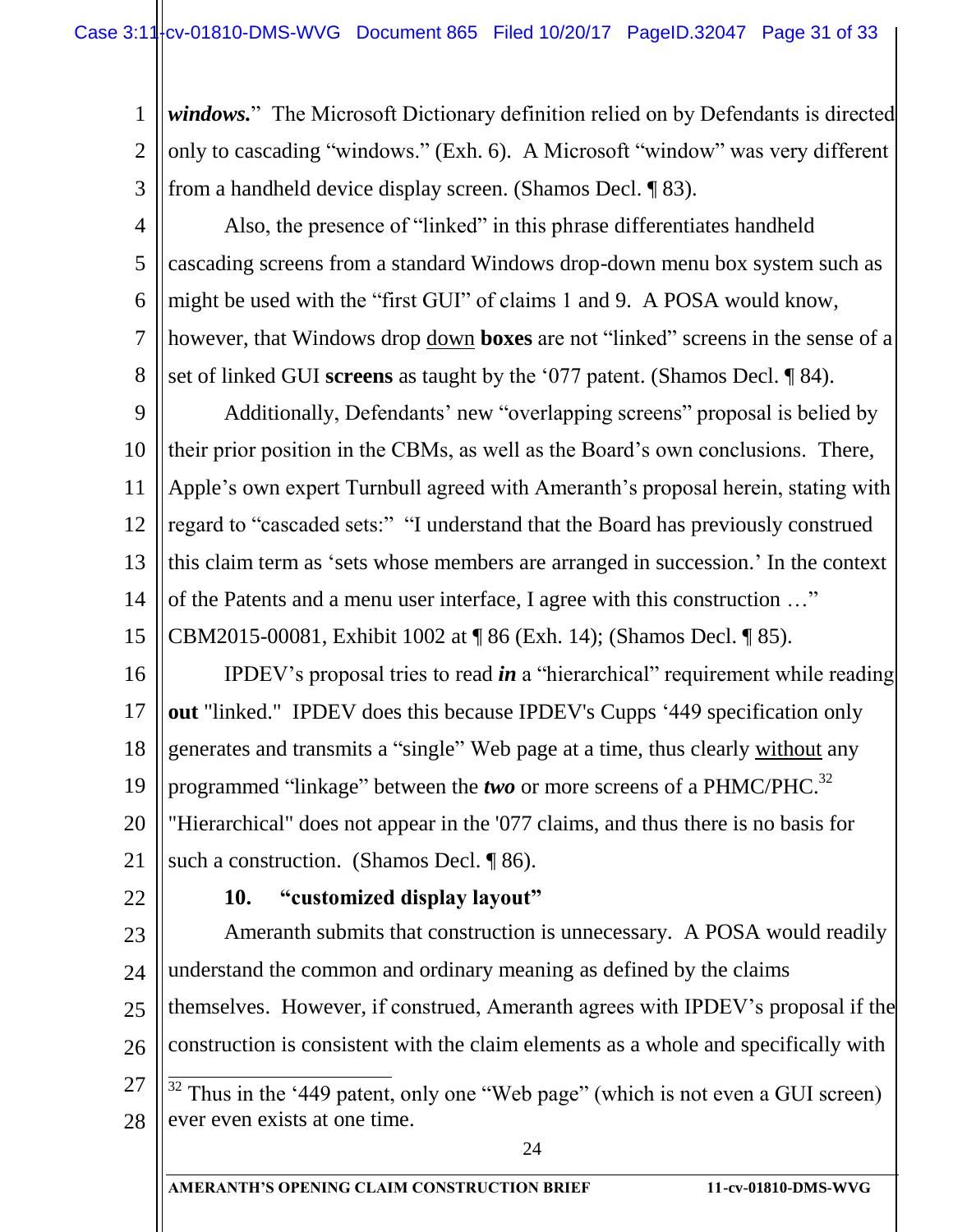1 2 regard to each of the four usage instances in claims 1-12 and three instances in claims 13-18. (Shamos Decl. ¶ 87).

3 4 5 6 7 8 Ameranth was informed on October 3, 2017 by all Defendants (except Hyatt) that they would withdraw their proposal and instead agree that no construction is necessary. Hyatt indicated by email on September 22, 2017 that it would assert a different construction from that initially proposed by Defendants, *i.e*., Hyatt said it would propose "information adapted to the handheld display so that scrolling is not required to view all available information."

9 10 11 12 13 14 15 16 17 18 19 20 21 Hyatt's newly-concocted proposal suffers from the same fatal infirmities as Defendants' initial proposal. Like Defendants' initial proposal of "unique display of information on the target handheld that does not require having to scroll left/right or up/down to view the information," Hyatt's belatedly-modified proposal is completely divorced from the terminology itself. There is nothing in the claims about "scrolling" or any preclusion of "scrolling." Neither Defendants' original proposal nor Hyatt's belatedly-modified proposal are supported by the claims or the intrinsic evidence. Ameranth stated clearly during prosecution, not once but **twice**, that some scrolling is not prohibited.<sup>33</sup> Thus, indisputably, not only was there no "unmistakable disclaimer" of scrolling functionality, scrolling was *expressly included*. The claimed invention merely "eliminates the need to rely *entirely* on scrolling in the display of menu or other hospitality information on small screen devices." *Id.* at 46 (emphasis added). (Shamos Decl. ¶ 89).

- 22
- 23
- 24

25 26 27 28  $\overline{a}$ <sup>33</sup> *See* Amendment in App. Ser. No. 11/112,990 at 27, 46 (Aug. 21, 2009) (Exh. 15) ("[S]crolling of menu screens is not precluded in the context of the claimed invention as long as the claimed configuration of a handheld menu from a master menu is present.") ("[A]ny combination of the inventive system as claimed even with some scrolling falls within the scope of the present claims.").